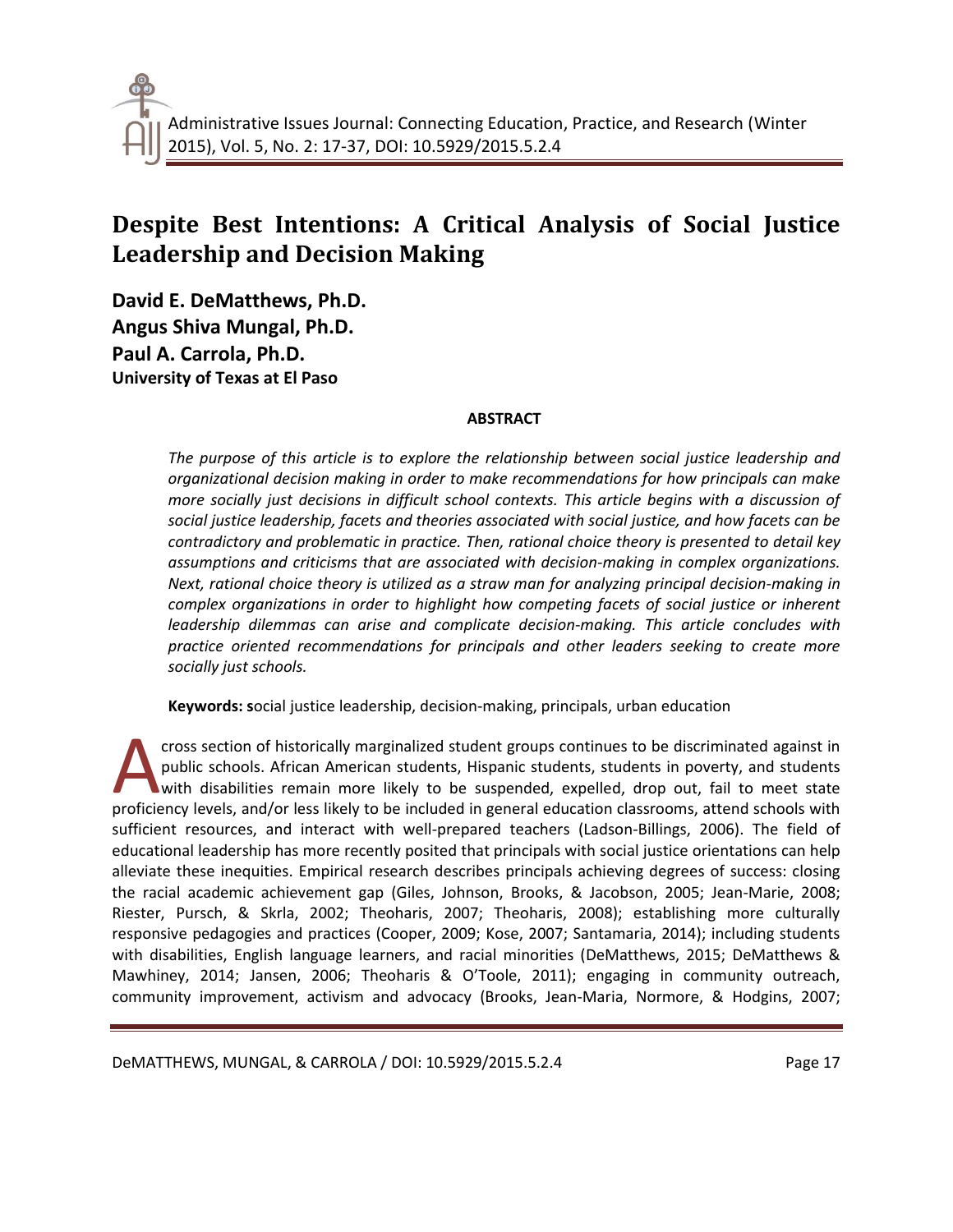Goldfarb & Grinberg, 2002; Lopez, Gonzalez, & Fierro, 2010); and practicing democratic and shared decision-making with marginalized families (Gerstl-Pepin & Aiken, 2009; Wasonga, 2009).

Although a social justice orientation is vital to creating more socially just schools, principals must also be knowledgeable about decision-making processes and pitfalls so that they can select the best possible alternative and also recognize the implications of their actions. The process of decision-making in organizations is highly relevant to the practice of social justice leadership, because principals confront choices that must be made "between competing sets of principles in a given, usually undesirable or perplexing, situation" (Cranston, Ehrich, & Kimber, 2006, p. 137). Consequently, principals can fail to identify the best possible decision because they 1) lack the cognitive capacity to consider all possible alternatives, 2) are subjected to influences and pressures, and 3) struggle with organizational uncertainty and legitimacy. Thus, a principal's social justice orientation or worldview is necessary and important to the creation of more socially just schools, but not sufficient given the complexity of schools and decisions.

The purpose of this article is to explore the relationship between social justice leadership and organizational decision-making and provide recommendations for social justice oriented decisionmaking. This article begins with a discussion of social justice leadership, facets and theories associated with social justice, and how facets can be contradictory and problematic in practice. Then, rational choice theory is presented to detail key assumptions and criticisms that are associated with decisionmaking in complex organizations (Beach & Connolly, 2004; Cabantous & Gond, 2011; Pettigrew, 2014; Simon, 1997). Next, rational choice theory is utilized as a straw man for analyzing principal decisionmaking in complex organizations in order to highlight how competing facets of social justice or inherent leadership dilemmas can arise and complicate decision-making. This article concludes with practiceoriented recommendations for principals and other leaders seeking to create more socially just schools.

## **SOCIAL JUSTICE LEADERSHIP DECISION MAKING**

Many principals think they lead for all students, but can this truly be the case given the persevering racial, ethnic, linguistic, disability achievement, discipline, and graduation gaps? What does it mean to lead for social justice? Theoharis (2007) defined social justice leadership as the means by which "principals make issue of race, class, gender, disability, sexual orientation, and other historically and currently marginalizing conditions in the United States central to their advocacy, leadership, practice, and vision" (p. 223). Dantley and Tillman (2006) asserted that a social justice leader "interrogates the policies and procedures that shape schools and at the same time perpetuate social inequalities and marginalization due to race, class, gender, and other markers of otherness" (p. 19). DeMatthews and Mawhinney (2014) expanded on these definitions by focusing on the day-to-day realities of creating more socially just schools in inequitable societies:

…the gritty experiences of social justice work, particularly under the most difficult circumstances, do not always result in positive outcomes, at least not in the short term. The fact that persistent historical and structural marginalization not only exists but is pervasive in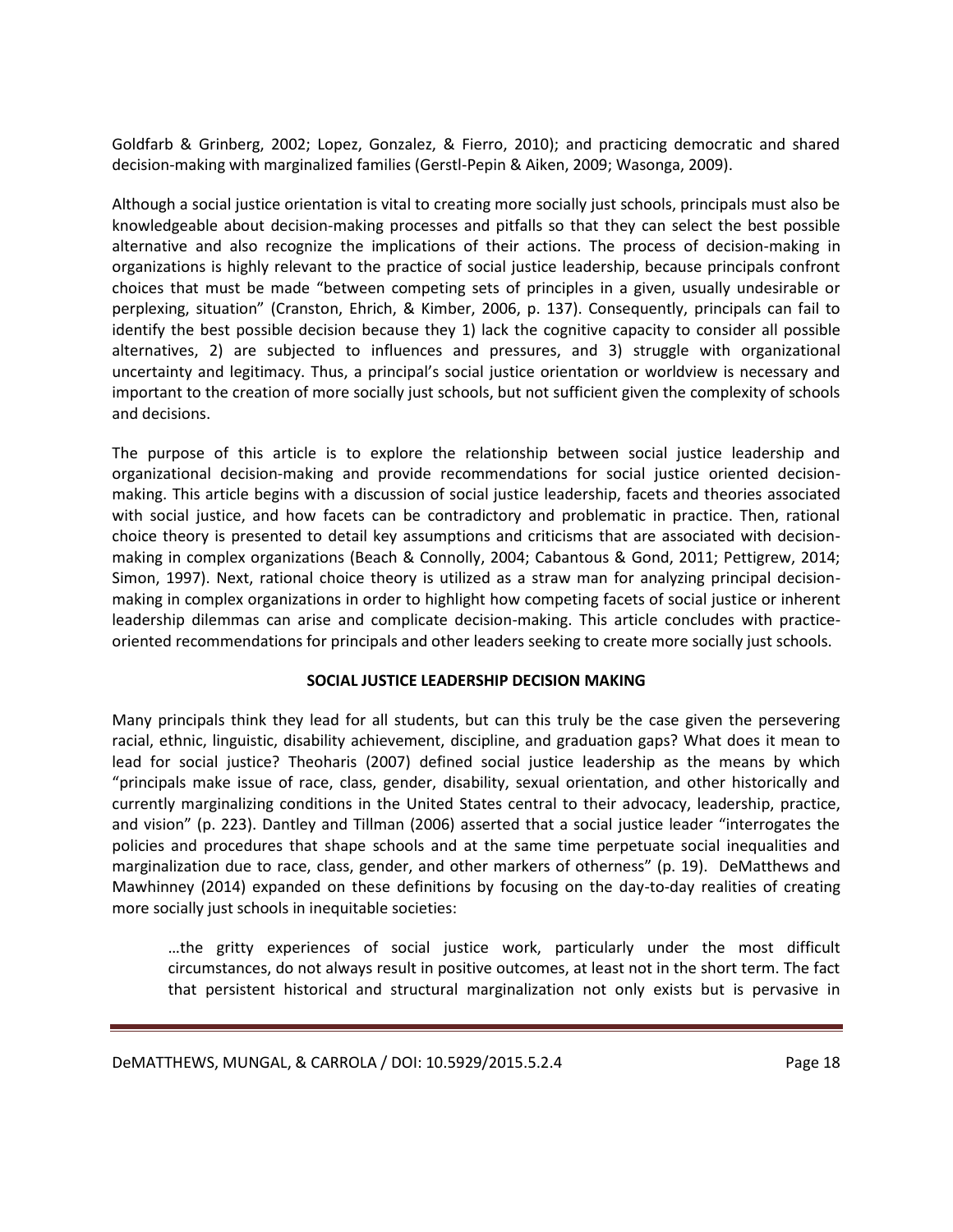education underscores the fact that eliminating inequities is an ongoing struggle rather than a singular battle fought and won over the course of a school year. (p. 846)

These characterizations describe social justice leadership as an approach to leadership that identifies, focuses, and acts to address marginalization in schools and communities, but also an ongoing struggle complicated by personal, cultural, societal, and organizational dimensions associated with the leader, school, community, and society as a whole.

## **Facets of Social Justice Theories**

Theories of social justice tend to be centered on three facets of justice: distributive, cultural, and associational (Cribb & Gewirtz, 2005; Gerwitz & Cribb, 2002; North, 2006, 2008). The distributive facet of social justice is concerned with economically defined classes struggling to end exploitation for the purposes of winning redistribution. Distributive justice is focused on the way organizations or institutions "distribute fundamental rights and duties and determine the distribution of advantages from social cooperation" (Rawls, 2009, p. 7). Schools and programs that serve marginalized student groups (e.g., African American students, students in poverty, students with disabilities, English language learners) should not be confined to poor, undesirable, and substandard schools that are underresourced, understaffed, or that offer separate and inadequate education programs. The cultural facet of social justice is related to cultural domination, non-recognition, and disrespect (Fraser, 1997). Cultural justice is about the recognition and establishment of mainstream conceptualizations of marginalized groups as communities of value. This facet of justice aims at addressing deficit thinking, stereotyping, disrespect, and blaming the student or community for perceived educational shortcomings (Paris, 2012). The lack of a genuine, multicultural, and culturally relevant curriculum is one central concern. Most curricula in the US fail to represent the range of ethnic and cultural diversity in society, while glossing over social problems, realities of racial and ethnic identities, and challenges of poverty and urban/rural life (Gay, 2015; Paris, 2012). African American students and others living in poverty are often exposed to poor instruction, "drill and kill" teaching methodology, a barrage of standardized tests, and a "pedagogy of poverty," where classrooms are structured around control and tightly scripted instruction that fails to see worth in students, families, and communities (Ladson-Billings, 2009; Haberman, 1991).

The third facet of social justice is associational justice. Associational justice is attentive to selfdetermination and eliminating the "patterns of association amongst individuals and amongst groups which prevent some people from participating fully in decisions which affect the conditions within which they life and act (Power & Gewirtz, 2001, p. 41). It is about ensuring all previously subordinated groups are able to fully participate in decisions that impact their lives (Taysum & Gunter, 2008). Thus, a goal of associational justice is to cultivate critically-minded and politicized students (adult, youth, marginalized communities), who assess power dynamics, recognize opportunities to influence, become involved in political matters, and generate new identities and possibilities through participation, learning, and political struggle (Anyon, 2009).

Redistributive, cultural, and associational justice appear straightforward; that is, a focus on any one of these facets might appear difficult, but realizable with sustained effort. Yet, social justice simultaneously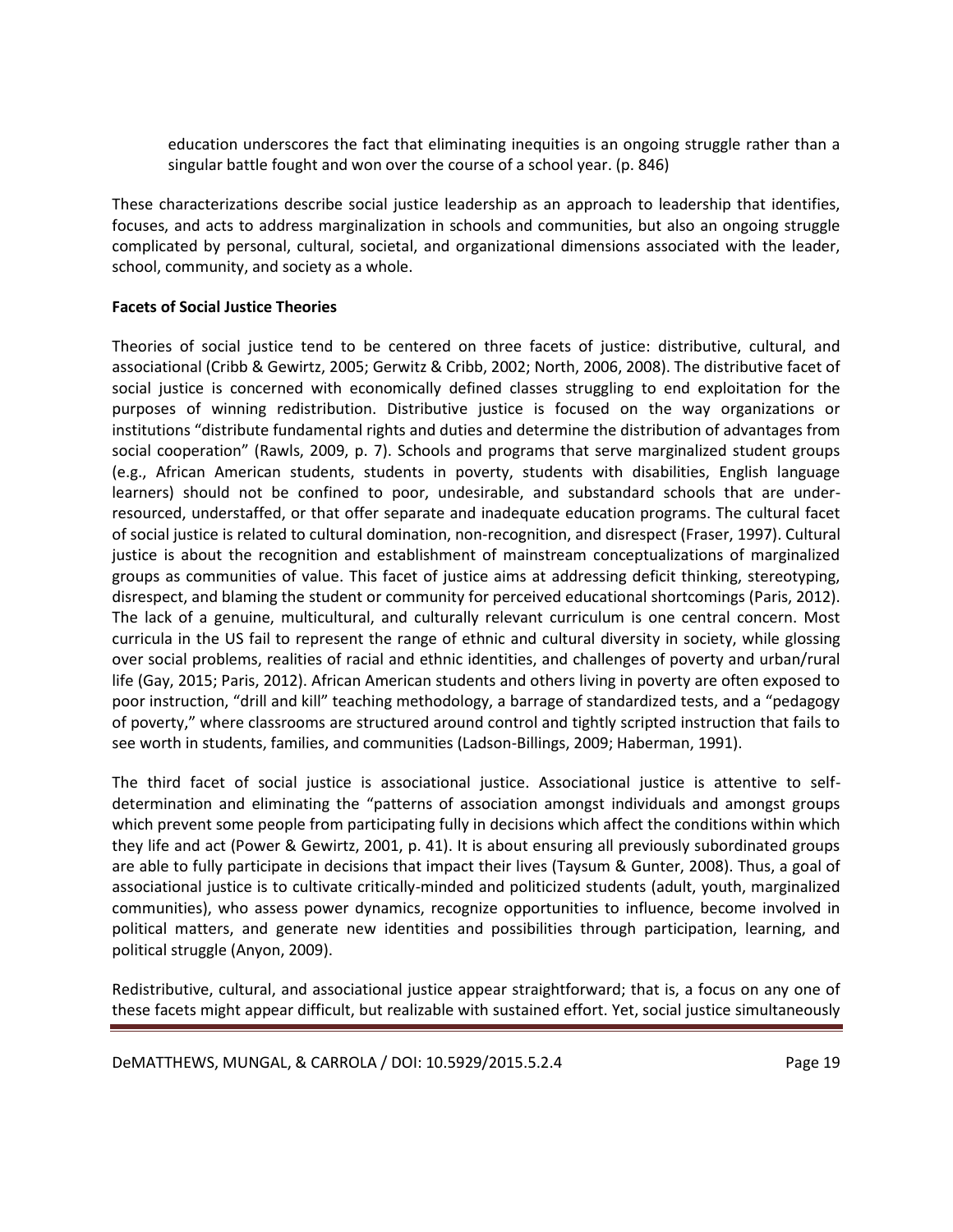concerns each of these facets through an intersectionality of marginalized groups with different interests, values, and preferences. The achievement of one facet of social justice can sabotage another facet, or at least limit the achievement of another. For example, principals interested in associational justice through engaging marginalized parents in school governance can find parents against the inclusion of students with disabilities (DeMatthews & Mawhinney, 2014). The consequence can put associative justice in conflict with redistributive justice. Principals may also be in a position to choose decision alternatives that are beyond their control. Gewirtz and Cribb (2002) contended that scholars have not "adequately engaged with the tensions that may arise between different facets of or claims to social justice" (p. 499). North (2006) called for scholars to consider "complex, frequently contradictory, and relational aspects of social justice theories" (p. 528). Social justice leadership under these conditions cannot always be optimal.

## **Difficulties of the Principalship**

Empirical research has consistently documented the interrelated demands and challenges principals face when leading schools, such as organizational complexity, demand environment, and dynamic issues of marginalization. The organizational complexity of schools constricts a principal's ability to make optimal decisions. Schools are subjected to a torrent of unwanted, uncoordinated policies and regulatory pressure from hierarchical bureaucracies (Bossert, Dwyer, Rowan, & Lee, 1982; Greenfield, 1995; Johnson & Fauske, 2000; Spillane et al., 2002; Weick, 1976). Theoharis (2007) found many principals leading for social justice were challenged and obstructed by "the momentum of the status quo, obstructive staff attitudes and beliefs, and insular and privileged parental expectations" (p. 240). DeMatthews and Mawhiney (2014) identified how under-resourced districts, budget shortfalls, policy misalignment, and disgruntled parents hindered equity-oriented school improvement and created decisions requiring trade-offs with harmful side effects.

The principal's position as an intermediary and middle manager confounds his or her ability to select optimal choices. Spillane and colleagues (2002) describe a dilemma:

principals are also caught trying to meet the demands of a policy system that operates on political time and that wants quick results, and classroom teachers, aware of the fads that plague the education policy arena, who want to introduce more incremental changes. Negotiating these two worlds, as school leaders is not easy. (p. x)

The recognition of a broad collection of voices may cause disputes. Principals must attempt to make decisions in ways that represent all stakeholders, but stakeholders can embrace conflicting objectives and alternatives that make selecting one optimal choice very difficult, if not impossible (Parnell, Bresnick, Tani, & Johnson, 2013). The nature of the school—a loosely coupled organization—further complicates decision-making because it generates uncertainty, ambiguity, and competing tensions for principals (Weick, 1976; Bossert et al., 1982).

Principals operate in a demanding environment that impacts their capacity to make optimal decisions. Greenfield (1995) reviewed multiple studies on principal work and found that the principalship involved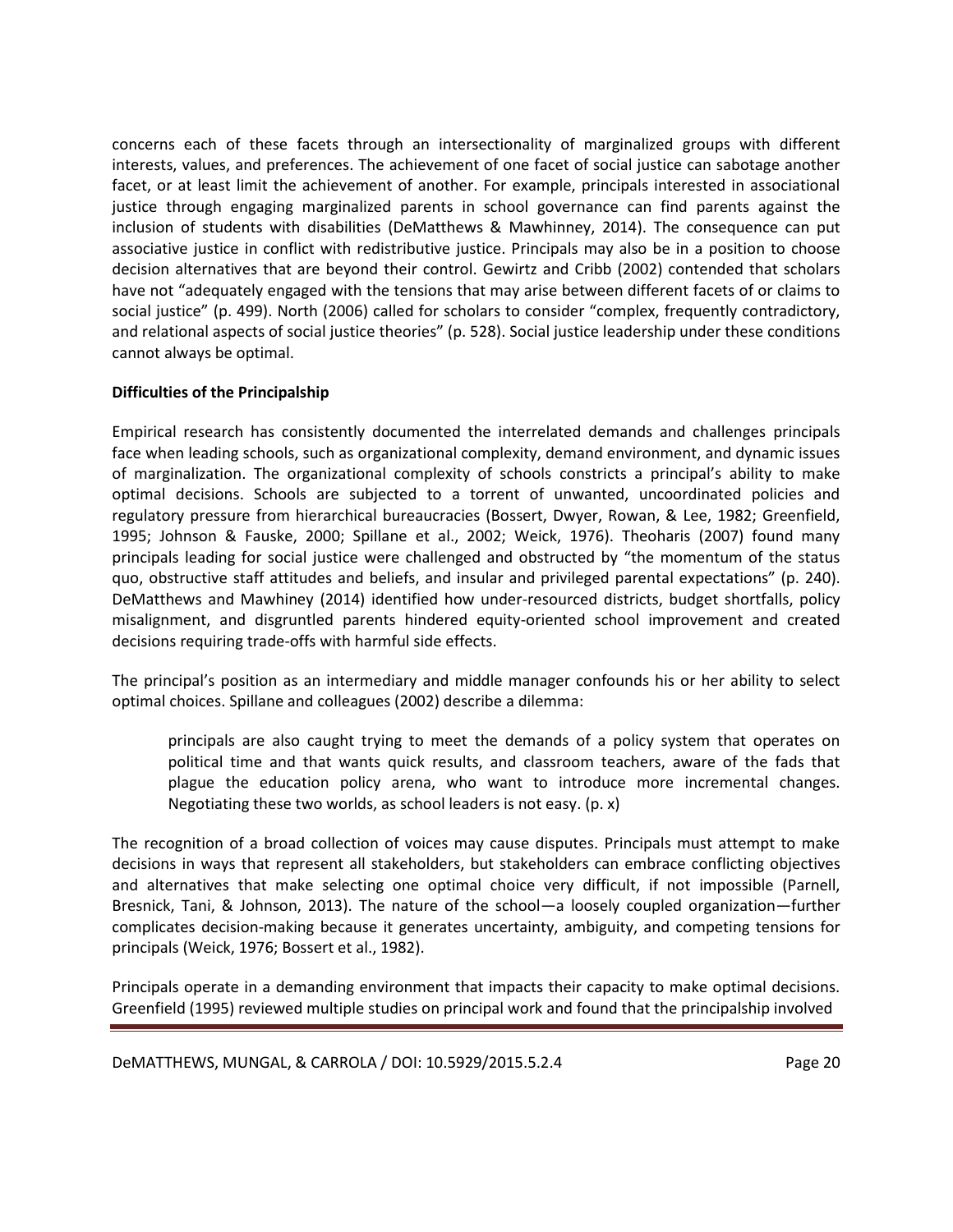extensive face-to-face communication, is action oriented, the presented problems are unpredictable, decisions frequently made without accurate or complete information, the work occurs in a setting of immediacy, the pace is rapid, there are frequent interruptions, work episodes themselves tend to be very brief in duration, responses often cannot be put off until later, resolution of problems involves multiple actors, and the work is characterized by pervasive pressure to maintain a peaceful and smoothly running school in the face of a great deal of ambiguity and uncertainty. (p. 63)

Leadership demands, and a high-speed workplace creates, exhausting workdays that take a physical, emotional, and mental toll on principals (Cranston, Ehrich, & Kimber, 2006; Theoharis, 2007). The principalship is busy and dispersed across simple one-time decisions and more significant medium- and long-term decisions. Since principals are physically pulled from meeting to meeting addressing a variety of issues, their cognitive and informational capacities are limited, making them prone to sloppy, shortsighted, or acceptable (but not optimal) decisions.

Decision-making is further complicated when schools have limited human and financial resources. Schools with higher proportions of marginalized students tend to have fewer resources, including wellprepared teachers and administrators (Adamson & Darling-Hammond, 2012). Diverse schools serve a dynamic student body with intersecting race/ethnicities, disability, poverty, language, and sexual orientation. When principals are forced to make choices about school staffing, curricula, program development, and budgeting, significant tensions can arise. These choices can be forced by timelines and policy mandates, with significant implications for particular groups of students, that cut through the intersectionality of marginalized groups, potentially providing equity to some but not all.

## **DECISION MAKING AND SOCIAL JUSTICE**

## **Defining Decisions, Decision-Making, and Rationality**

Decision is commonly defined as a cognitive process of selection among alternative possibilities, making a choice from a set of alternatives, a conclusion or resolution, the action of deciding something, a formal judgment, or an irrevocable allocation of resources. Decision-making has also been defined as a choice selected from a number of alternatives, directed toward an organizational goal (Simon, 1945, 1997). The need for decisions arises when internal or external changes surface, or when an earlier decision is found to be wrong or not producing the intended results. To make sense of these changes, the decision maker puts events in the proper context to draw on previous experiences and decide what to do next (Weick, 2012).

How individuals make decisions has been a topic of study across different disciplines, including history, law, economics, political science, sociology, and behavioral psychology. Each discipline defines decisions and regards decision-making in different ways with different tools, and with different theoretical constructs and models. A broad consensus of scholars recognizes that well-intended people can make poor decisions and certain organizations or contexts complicate decision-making (Pettigrew, 2014). Interests and preferences direct a principal's decisions, but decisions often have an effect contrary to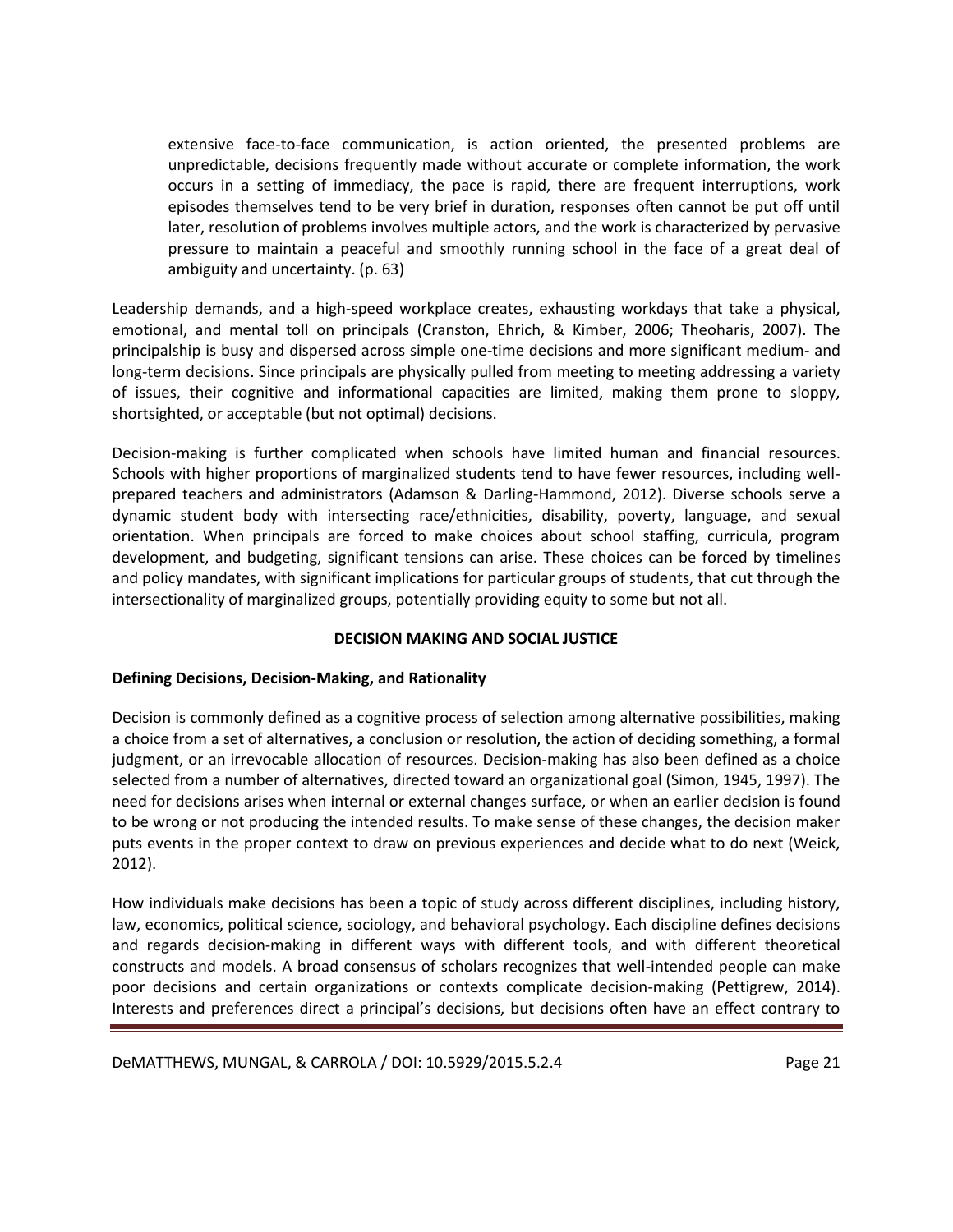such interests because decision makers access incorrect information, miscalculate, or do not perceive unintended consequences.

Scholarly thinking about decisions and decision-making, particularly in economics and organizational theory, embraces or acknowledges rational choice theory. Rational decision-making models are conceptualized as how decisions ought to be made based on clearly stated problems, goals, and alternatives (Beach & Connolly, 2004; Etzioni, 1968; Walter, Kellermanns, & Lechner, 2012). Rational choice theory commonly consists of three steps: 1) identification of all alternatives; 2) determination of all consequences resulting from each alternative; and 3) comparison of the accuracy and efficiency of each consequence/alternative (Simon, 1997). Individual decision-makers choose from a group of alternatives in accordance with previously established preferences although rationality does not imply self-interest or selfishness. Gintis (2014) notes, "There is nothing irrational about caring for others, believing in fairness, or sacrificing for a social ideal" (p. 2). Social justice can be a preference for decisionmaking.

Theorists and researchers emphasize a number of important areas that influence decision-making and add distinction to purist notions of rationality (Pettigrew, 2014). Rational choice theory provides a guide for intelligent action, as well as a straw man for analyzing principal decision-making. To meet this aim, three distinctions of rational choice theory are presented: 1) the impact of context on rationality; 2) limited cognitive capacity to select optimal alternatives; and 3) status quo tendencies.

**Real World Context.** Rational choice involves two types of guesses: guesses on future consequences of current actions and guesses on future preferences for those actions (March, 1978). either guess is easy, but both guesses are more complicated when ambiguity or uncertainty exist. Pure rationality requires total knowledge of all alternatives and their consequences, but in schools such conditions are rarely met. Bellman and Zadeh (1970) contended that "decision-making in the real world takes place in an environment in which the goals, the constraints and the consequences of possible actions are not known precisely" (p. 141).So how do principals make rational decisions when the conditions for rationality are not met in a school? The short answer is that they do not. Conflicts arise in organizations and cause "a breakdown in the standard mechanisms of decision-making so that [the] individual or group experiences difficulty in selecting an action alternative" (March & Simon, 2013, p. 112). Difficulties, conflicts, constraints, and the 'unknown' impact how decision alternatives are selected. Ambiguities influence the way decision-makers interpret their situations, alternatives, preferences, and predictions of the consequences to each alternative (Dietrich & List, 2010; Hodgson, 2012). Principals frequently make decisions under these conditions with implications on their future preferences and subsequent decisions. Research on sensemaking has elucidated how principal experiences, social interactions, and previous experiences interact to shape principal actions (Abrahamsen, Aas, & Hellekjær, 2015; Coburn, 2005; DeMatthews, 2015; Evans, 2007; Spillane & Anderson, 2014). Preferences are revised based on decision-makers' perceptions of what is good (Rawls, 2009), but what is good is not fixed.

**Limited Cognitive Ability of Decision Makers.** Principals have informational and computational limits, with implications for their ability to make rational decisions (Hindness, 2014; Salant, 2011; Simon,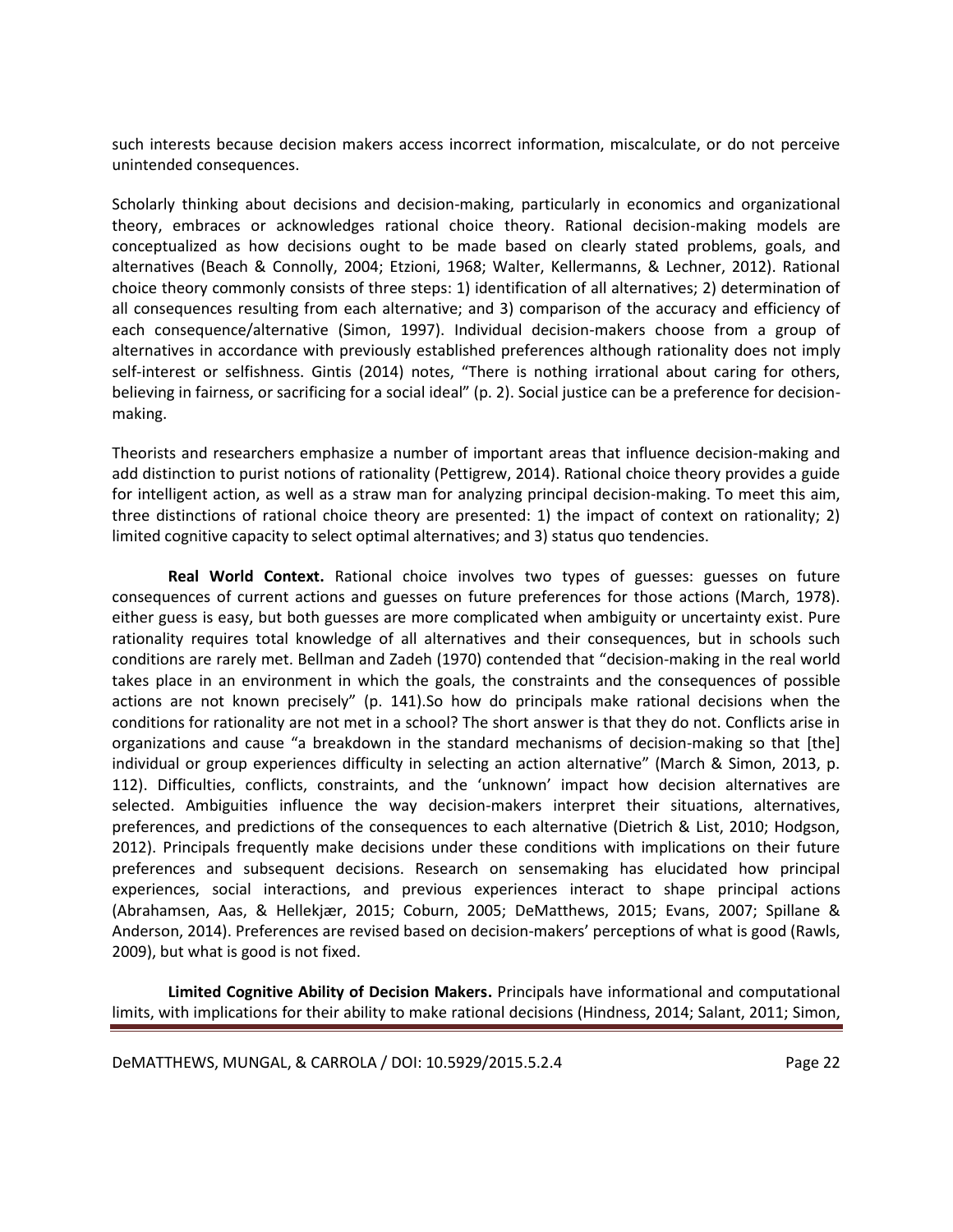1997; Weick, 1995). Simon (1997) argued that decision makers must reduce information processing demands by constructing "small worlds" or limited representations of the problem at hand. Only the most salient information is used in decision-making processes, called "satisficing," or developing sensible decision procedures to select satisfactory, but not always optimal choices. Rationality is bounded by these small worlds and decision procedures. Simon's theoretical contributions have been subsumed, extended, and elaborated in more recent decades. Limited rationality describes how individuals and groups simplify a decision because of the difficulties of considering all information and alternatives (March & Simon, 1993). Posterior rationality describes the process of discovery of purposes and intents stemming from action and social interaction (Weick, 1969). Theorists also consider how behavior, choice, and rationality are impacted by learning, interaction, and environmental feedback (Levinthal, 2011; March, 1994). The way principals interact with environments, the small worlds they create related to their preferences, and the decision procedures or rules they apply have implications for decisions that logically limit rationality (Findlay, 2014). As March (1997) noted, "Ideas that emphasize the limits on rationality and inconsistency of preferences and identities have become the received doctrine underlying most theories of organizational decision making" (p. 28).

**Maintaining the Status Quo.** The real world context of decision-making creates ambiguity and makes choice selection difficult and even risky because a principal cannot always predict the future. Schools consist of multiple stakeholders often maintaining conflicting preferences and demands. March and Simon (1993) proposed, "Where conflict is perceived, motivation to reduce conflict is generated" (p. 115) because "internal conflict is not a stable condition for an organization and that effort is consciously directed toward resolving both individual and intergroup conflict" (p. 129). One possible decision alternative that emerges for principals when there is conflict, uncertainty, or a lack of trust is to do nothing, or maintain the status quo (Tschannen-Moran, 2014).

Many scholars argue that decision-makers disproportionately select the status quo rather than a new and potentially risky course of action (Bazerman & Moore, 2012; Maner, Gailiot, & Butz, 2007; Tversky & Kahneman, 1991). Most decisions have a status quo alternative that decision-makers disproportionately select (Samuelson & Zeckhauser, 1988). Maintaining the status quo can provide a "psychological anchor," allowing decision-makers to stop looking for new alternatives and resolve the conflict or uncertainty at hand. The impact of such a passive approach to decision-making can be detrimental to social justice outcomes because of the historic and deep-rooted nature of educational inequities. Tschannen-Moran (2014) noted, "Schools are likely to flounder in their attempts to provide constructive educational environments and meet the challenging goals … because the energy needed to solve the complex problem of educating a diverse group of students is diverted toward self-protection" (p. 24).

## **RECOMMENDATIONS FOR SOCIAL JUSTICE DECISION-MAKING**

Empirical research and principal preparation frameworks describe the personal orientations and attributes of social justice-oriented leaders and provide tools for building critical, social justice orientations (Brown, 2004; 2006; Cambron-McCabe & McCarthy, 2005; Capper, Theoharis, & Sebastian, 2006; Furman, 2012; Jean-Marie & Normore, 2009; McKenzie et al., 2008; Ryan, 2006; Shields, 2004; Skrla, Scheurich, Garcia & Nolly, 2004). These frameworks have identified value systems, foundational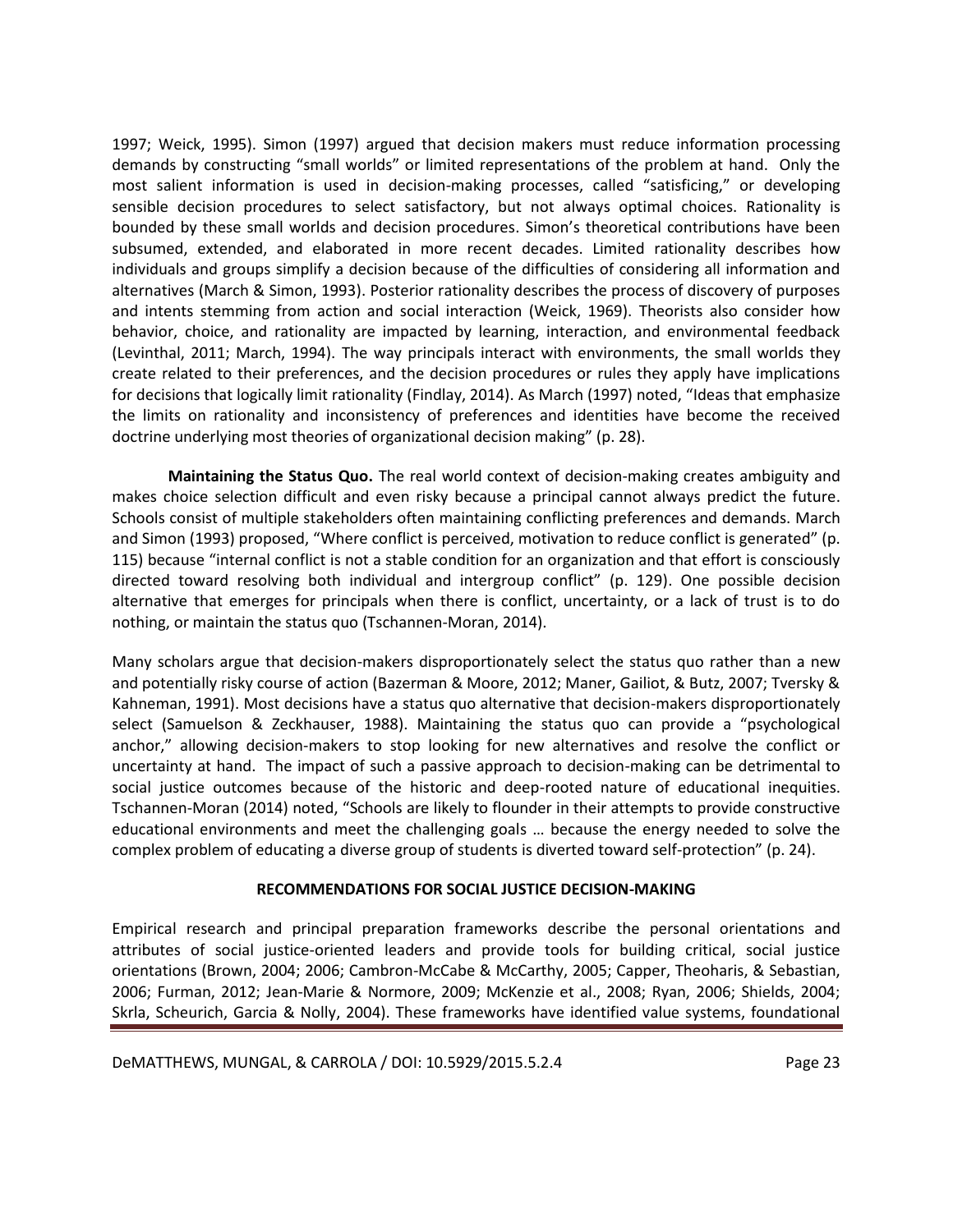components, and theoretical models for instilling an awareness of oppressive elements in schools and a commitment to action. In addition, this work provides recommendations for teaching and learning strategies (e.g., life histories, prejudice reduction workshops, cross cultural interviews, diversity panels, and activist action plans, equity audits). However, how principals should make decisions is not discussed in detail. The following section offers five recommendations to improve principal decision-making. Each consideration is bound to assumptions that schools are complex, social justice work can be contradictory, and principals' rationality is limited.

### **Recommendation 1: Focus on Values**

The idea of a desirable or undesirable choice must be driven by values aligned to the principal and community's beliefs. A fundamental question to decision making is: "What are our values?" and not: "What are our alternatives?" More desirable consequences and more appealing (less contradictory) problems can emerge when principals focus deeply on understanding a community's values. Valuedriven decision-making starts by identifying what is best for the school and what meets its values and then taking steps to make that a reality through a set of decisions (Keeney, 2009). Principals must be catalysts for exploring, understanding, and articulating values and using them to direct decision-making, create better alternatives, and to evaluate more carefully the desirability of alternatives as well as the tradeoffs of selecting from alternatives.

Consider the following example of an elementary school principal along the US-Mexico border planning to implement a dual language program (English/Spanish). She knows teachers need professional development and new curricular resources. She recognizes a dual language program can positively impact all students, while valuing the importance of linguistic diversity and cultural inclusion. The standard approach would be to review different models implemented in similar schools and districts and select one. She identifies a team of teachers and parents to review potential dual language models. The group identifies three different dual language program options. Next, the principal considers the three alternatives, and that seems like enough. First, she eliminates alternatives that seem an unsuitable fit with the school's context or are too expensive. She then considers ranking programs and also speaking with colleagues in different schools. Ultimately, the principal and her group make a selection. As a result, the school gets a program entirely defined by outside groups who developed the program and which may be only marginally aligned to this school's values.

This situation is ideal for value-driven decision-making if the principal began the process by clarifying what she wanted based on values. She might have engaged in discussions with teachers and parents, reflected on the types of teacher training, co-teaching models, and types of curricular and pedagogical resources, and identified core features of a dual language program that that would be reflective of the school's values. In each of these areas she could have been more specific about what she wanted. She might have asked all stakeholders: "What skills are important for teachers to have?" "What types of stories, images, and histories should be a part of the curriculum?" "What percentage of time should instruction be in English and Spanish?" The principal and team might have been able to identify other programs to meet the school's desires and needs by using the school's values to guide the identification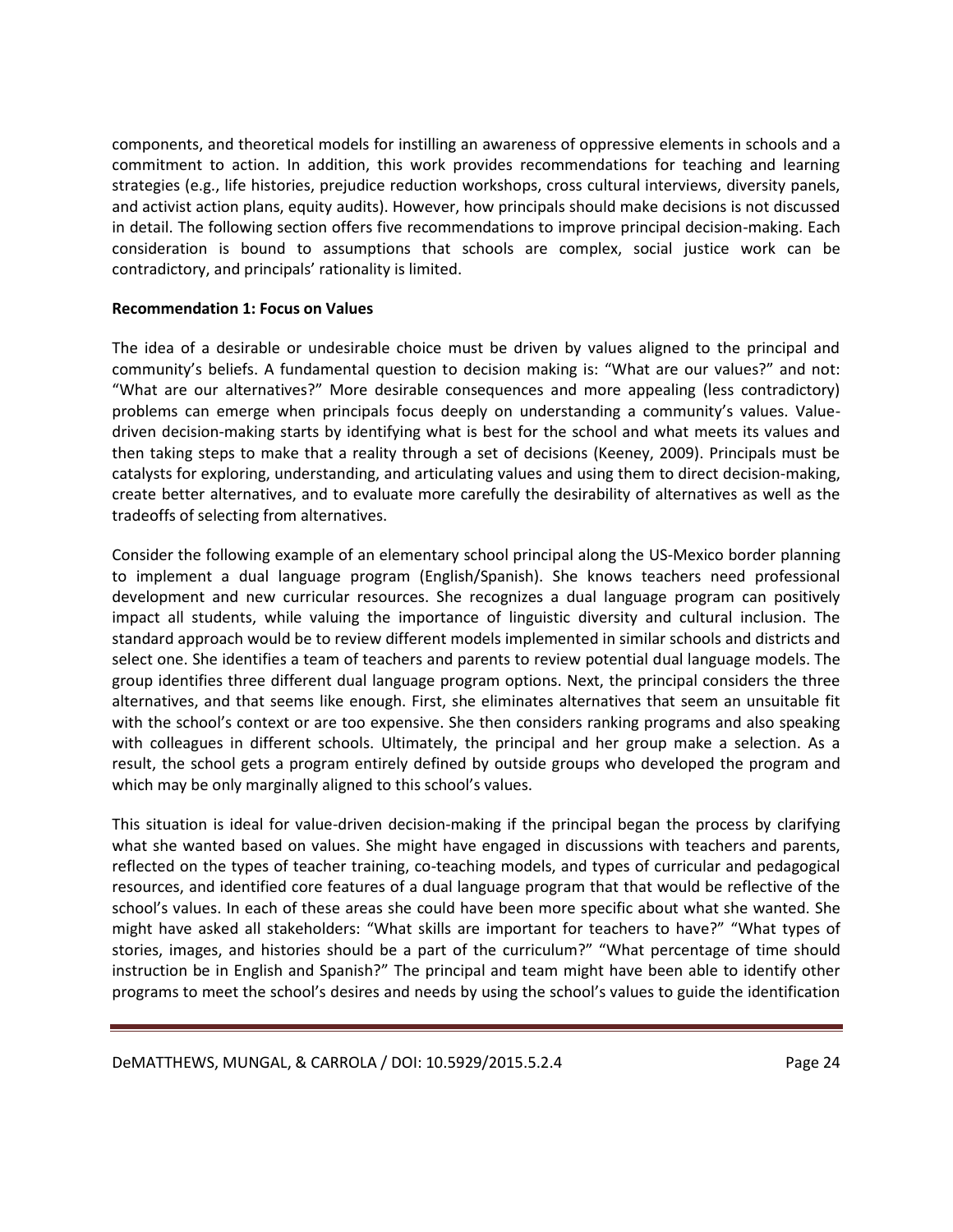of alternatives. Then, the decisions would not be selecting from a few options, but seeking out what would most fit the school's needs.

## **Recommendation 2: Ethical Principles**

Ethical principles can direct decision-making processes by reframing decision problems and establishing new possibilities. Although understanding and clarifying ethical principles will not always resolve all dilemmas, principals can provide a more coherent rationale for decision-making in perplexing situations. Starratt (2004) defined ethics as "a study of underlying beliefs, assumptions, principles, and values that support a moral way of life" (p. 5). When principals are evaluating alternative choices, they can draw upon their own personal or organizational ethical principles to divide the possible alternatives into two groups: those alternatives that are consistent with their ethical principles and those that are not. A principal with an ethical principle to ensure curricula are culturally relevant to the students in the school might find it difficult to assess whether or not the principle is followed given the nature of curriculum and instruction in schools. However, an assumption exists that when the principal made the decision to select a professional development model, purchase textbooks or library books, or invite guest speakers for assemblies, the ethical principle is being followed.

When principals fail to consider ethical principles in their decision-making, discrepancies can emerge between an organization or individual's ethical principles and constructed decision problems, objectives, and decision procedures/processes. Principals may miss viable alternatives that are more socially just, poorly construct objectives with less focus on outcomes and consequences, and select illogical choices misaligned to objectives (Keeney, 2009). Principals must recognize "the serious limitations of failing to connect leadership theory and practice to broader critical and social issues" (Larson & Murtadha, 2002, p. 157). Ethics can support principals when contradictions within social justice leadership arise. Consider a new principal taking over a low-performing, high-poverty urban high school with discipline, academic achievement, and community involvement difficulties. Early in the school improvement process, the principal seeks to direct decisions toward impacting the greatest number of students. As the school improvement process continues and necessary policies and practices are put in place, future decisions may be guided by non-utilitarian principles that focus on marginalized subgroups (e.g., students with disabilities, English language learners, students in foster care system or juvenile justice systems). Of course, principals may choose to focus on subgroups from the start of the school improvement process. Forethought, discussion, and reflection can facilitate the development of guiding ethical principles.

## **Recommendation 3: Soft Skills and Decision Analysis**

Social justice-oriented principals need soft skills to conduct decision analysis processes. The concept of decision analysis was initially defined as a collection of knowledge and professional practice for the commonsense explanations of decision problems (Howard, 1966). Raiffa (1968) defined decision analysis as an approach that "prescribes how an individual faced with a problem of choice under uncertainty should go about choosing a course of action that is consistent with personal basic judgments and preferences" (p. 10). Others describe decision analysis as a form of applied common sense (Keeney, 2009). Decision analysis can be viewed as a process of organizing a problem into a structure that can be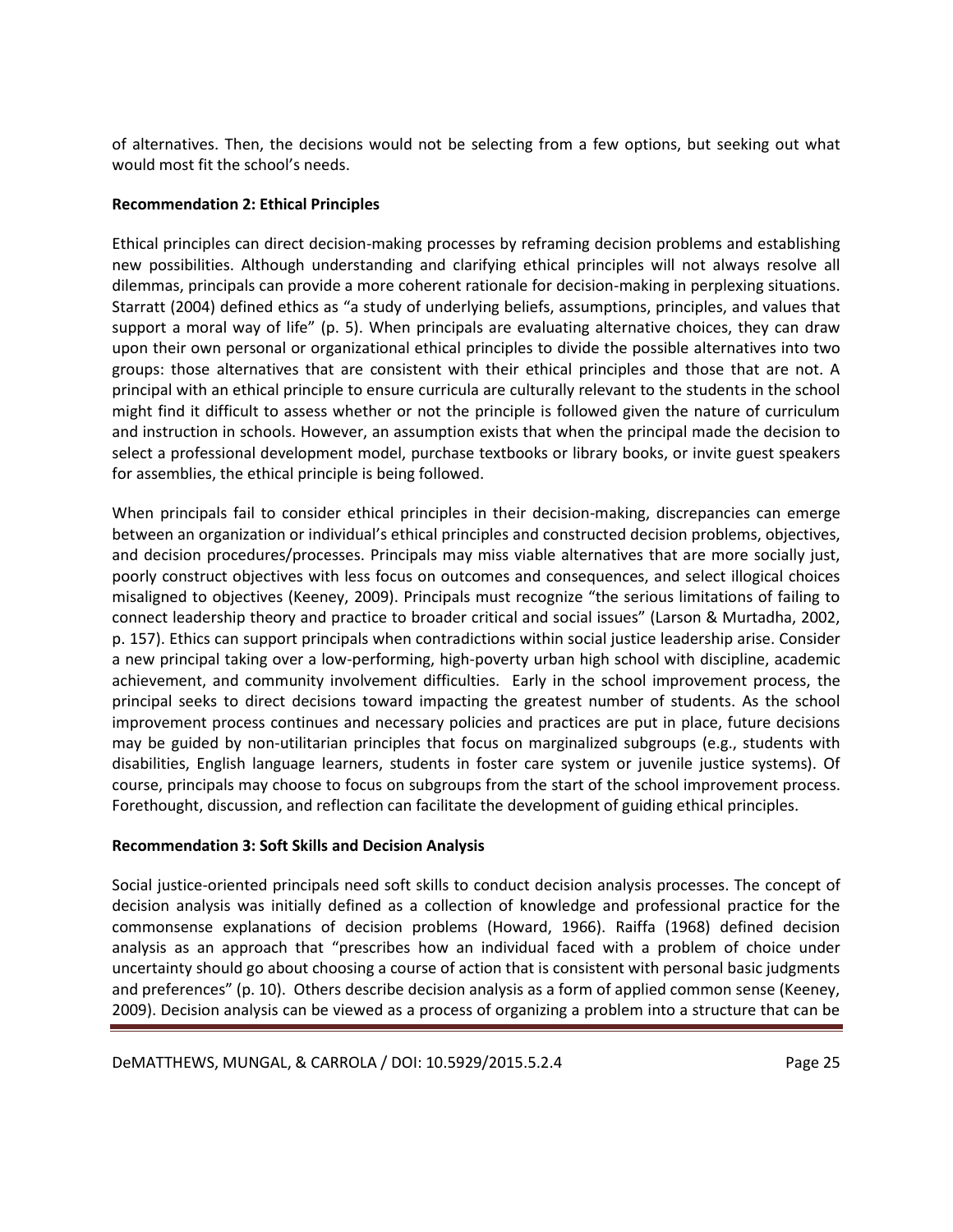analyzed and includes courses of possible action, potential outcomes, likelihood of potential outcomes, and eventual consequences (Clemen & Reilly, 2014). The purpose of decision analysis is two-fold: (1) to provide understandable and credible insights for decision-makers; and (2) to identify the probability, value, and utility of potential choices in an uncertain organizational environment (Parnell, Bresnick, Tani, & Johnson, 2013). Or, put simply, to make the decision as clear as possible.

Parnell et al (2013) identified a group of nine soft skills, of which, six relevant to principals are provided: (1) thinking strategically; (2) leading teams; (3) managing decision analysis projects; (4) surveying stakeholders; (5) facilitating groups; and (6) effective communication. Thinking strategically requires principals to contemplate context, consider the problem at hand, and begin to identify strategies, rules, and criterion for decisions. If appropriate, consideration is given to building a team around the challenge and providing clear goals or directions. Leading teams does not mean delegation; it means guiding teams toward goal achievement. Leading also includes developing plans, scheduling activities, and managing the completion of potential tasks. Surveying is a tactic to collect knowledge dispersed within and across teacher, student, and community groups. Principals should facilitate groups to frame decision problems, share knowledge about their preferences, needs, or values, and discuss risk, tradeoffs, and innovative ideas. These processes can illuminate key values and guiding ethical principles. Ultimately, principals must communicate important results and insights so decisions can be made without controversy and attain stakeholder support.

Consider a principal seeking to engage parents and community members in creating an inclusive school for students with disabilities. Students with disabilities are socially isolated and not receiving the same educational experiences as their non-disabled peers, but choices must be made about how fast to move, what types of professional development are necessary, and precautions to be considered. This is an opportunity to establish a team with the goal of studying challenges to creating high-quality inclusive classrooms. Stakeholders might engage in projects to reconsider school schedules, teacher caseloads, and logistics necessary to make inclusion possible. The principal can guide groups and projects and provide stakeholders with valuable leadership opportunities. As the principal learns more about inclusion and its potential challenges, he or she may seek to survey stakeholders and experts on specific issues in order to collect knowledge, expertise, and identify competing priorities. Surveying allows the principal to learn about concerned parents or teachers who distrust the idea of inclusion or worry classrooms will be unsafe or loose meaningful instructional time. Principals can calm tensions, learn more about different preferences and potential risks (e.g., teacher burnout, disgruntled community members, students that may be unprepared emotionally for large classrooms or whom may be bullied) and make more strategic decisions about how to move closer toward an inclusive school by facilitating groups and discussions. The principal will be more able to communicate a narrative with key insights that are understandable to various audiences.

## **Recommendation 4: Critical Reflection and Group Discernment**

Principals must critically reflect on power, privilege, and inequities in society if they wish to lead for social justice (McKenzie et al., 2008). This includes looking inwards at themselves, their leadership practices, decisions, and actions. Principals are privileged actors, benefiting from middle class status and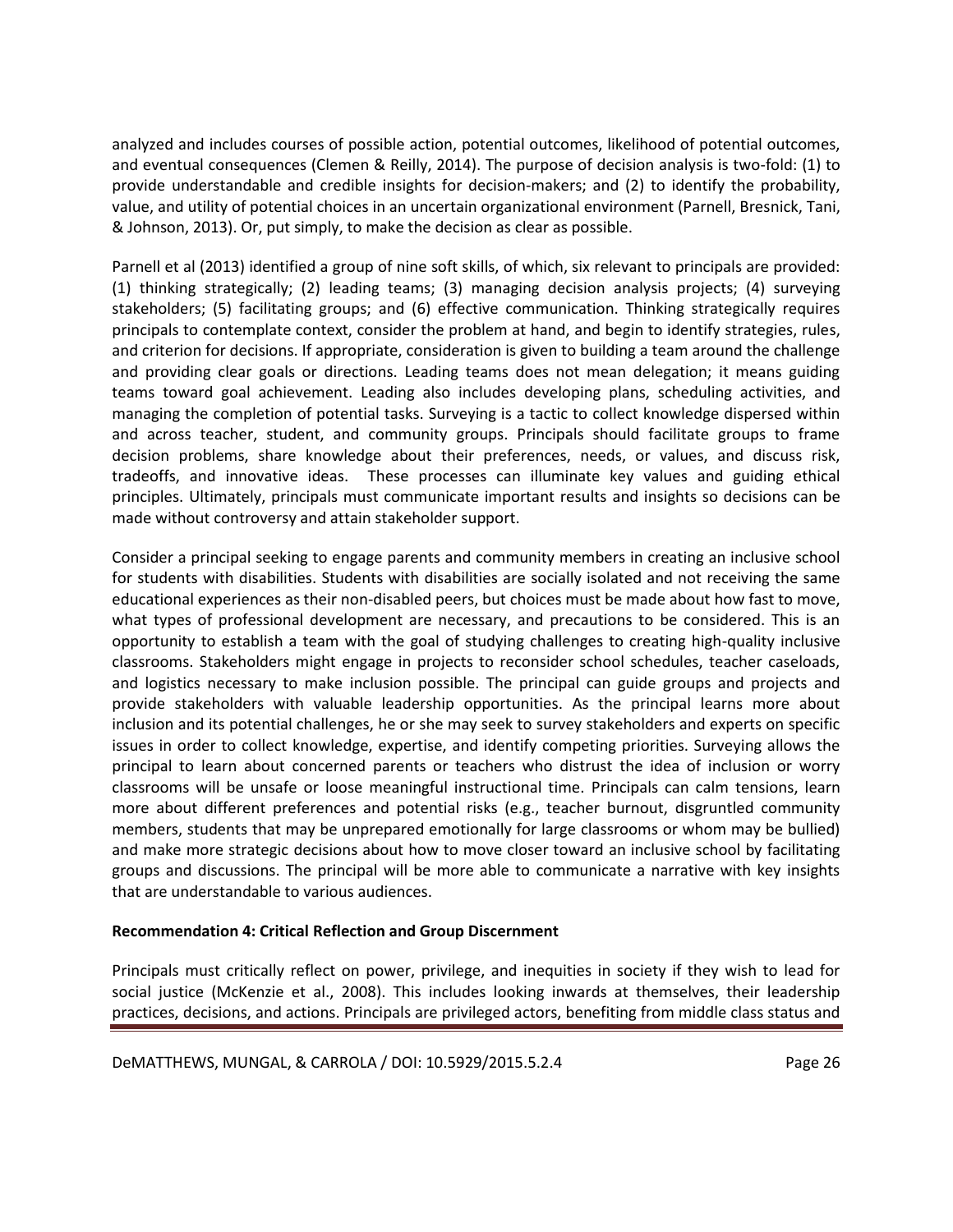a degree of control. They must be reflective of their values, attitudes, conventional wisdom, and preferences. Although critical reflection has been defined in many ways, its emphasis on questioning past practices in relation to power dynamics is central to reaching social justice-oriented decisions and adapting or modifying decisions that may have had negative consequences for marginalized groups despite the best intentions. Brown (2004) notes that the purpose of critical reflection is to "externalize and investigate power relationships and to uncover hegemonic assumptions" (p. 84). Brookfield (1995) described critical reflection through three interrelated processes: 1) questioning and replacing uncritical and common perceptions; 2) generating alternative perspectives for previously taken-for-granted ideas, logic, and beliefs; and 3) recognizing and acknowledging the impact of dominant cultural values. Principals must be aware of the oppressive, unexamined, and taken-for-granted notions that impact the development of decision problems, procedures for making decisions, and decision alternatives. To act rationally (or as rationally as humanly possible under real world context), principals must engage in a discourse with themselves and within decision-making groups guided by critical questions:

- Do I have the most accurate and complete information available?
- How should I weigh information, evidence, and ideas objectively and based on my own ethical principles and values?
- Have I been open to alterative perspectives and have I heard from all voices?
- Has there been an opportunity to challenge, question, or refute information, decision-making standards, and decision alternatives?

These questions are derived from Mezirow's (1996) seven ideal conditions for rational discourse and are inward and outward looking. These adapted questions enable principals to consider and reflect upon information they have received and the personal biases that each individual brings to decisionmaking.As Kramer and Enemoto (2014) noted

Leaders must be willing to examine and critique their own views with as much scrutiny as they give to others. Critical to such an examination is the leader's attitude, being open and willing to model sharing and self-scrutiny while asking the same of all participants. This attitude promotes the necessary investigation and analysis of the problem. It takes a situation beyond protecting one's perceptions to describing most accurately the reality from many points of view. (p. 100)

This type of discourse enables the selection of better decisions rather than selecting from lesser choices that require tradeoffs.

Critical reflection and the production of a rational discourse about problems establish a culture of critical group discernment. Group discernment is used here to describe a process in which groups engage in critical reflection together to gain clarity and understanding of particular issues at hand, but also as an organizational culture and skillset that fosters an environment of group dialogue, rational discourse, and questioning and debating. Recommendation 5 will highlight the idea that decisionmaking on a particular issue can be incremental and ongoing. The value of critical group discernment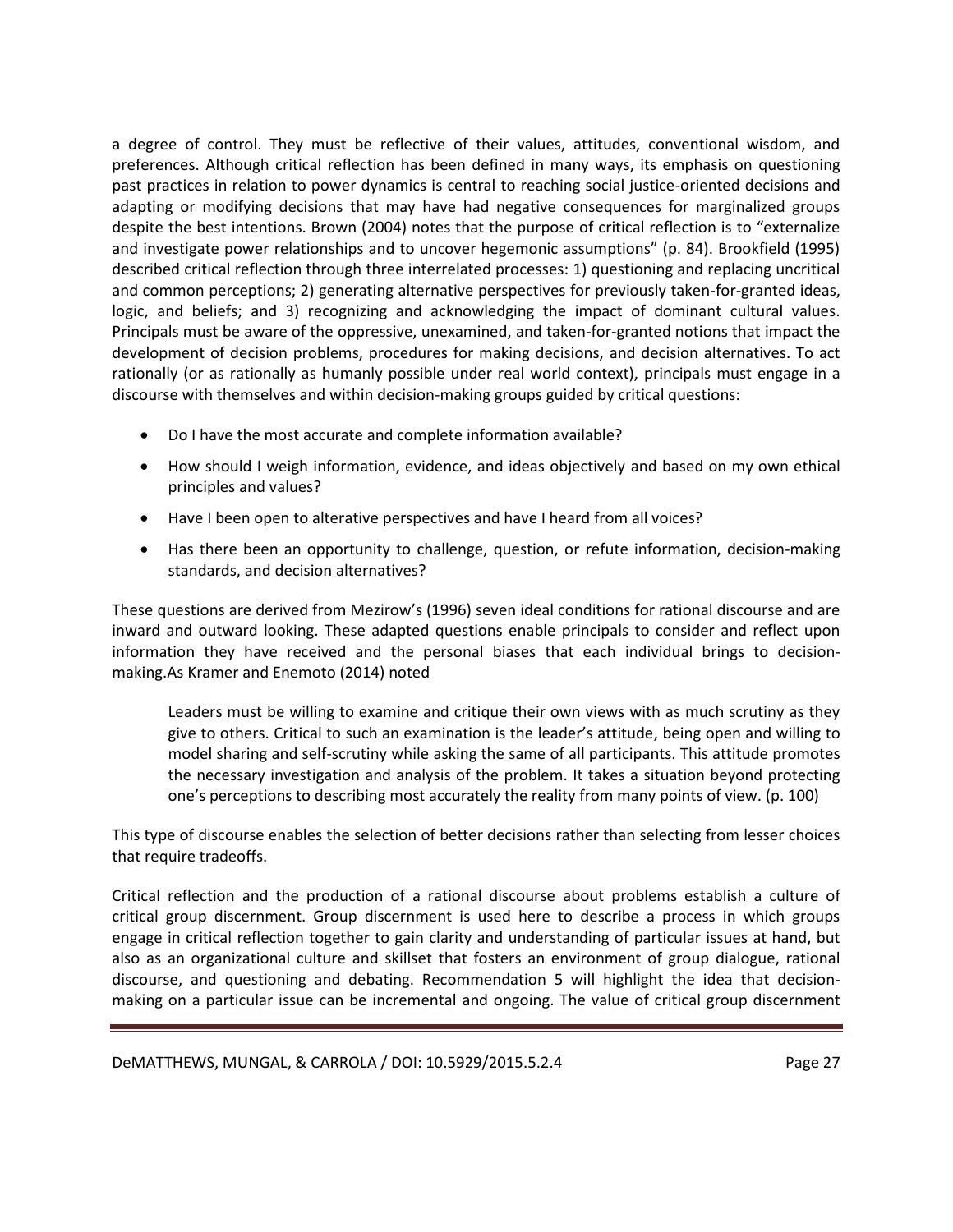under these conditions is enhanced because principals do not have to continually prepare stakeholders to be reflective. Stakeholders will build experience with critical reflection and establish a safe culture for discussion and practice critical and reflective thinking.

Consider a curriculum committee asked to adapt more culturally relevant books and materials for a school that serves primarily African American students. Stakeholders engage in a rational discourse to analyze and question their current curricula and resources while reviewing potential resource alternatives. Through their outlined decision process, they select certain materials, but find that some of their initial selections are not appealing. Because the group has already considered alternative voices, they are more prepared to receive feedback from students and parents, question their own taken-forgranted notions about the types of resources that are best for students, and can more aptly go back to the drawing board to modify curricular choices and decisions.

### **Recommendation 5: Incremental and Continuous Decisions**

Rational models of decision-making place a high degree of control with the decision maker, as if the decision maker controls the decision making situation and context. As Lindblom (1959) noted, a rational model "assumes intellectual capacities and sources of information that men [or women] simply do not possess" (p. 80) and requires time and resources most principals do not have. Lindblom's critique of rational theory applies to principals. Many principals do not have the time, resources, or capacity to obtain all the information they need to make a rational choice, and the competing social objectives of different stakeholders across different social justice issues limit potential alternative choices that could be selected. Lindblom's critique prompts the question: To what extent can principals "decide what their course will be, and to what extent are they compelled to follow a course set by forces beyond their control?" (Etzioni, 1967, p. 385). It is doubtful that principals are in complete command of many important situations.

An alternative model of decision making assumes that principals have less control over their environment and thus, must "muddle through" decision making in an incremental manner (Howlett & Migone, 2011; Lindblom, 1959, 1979; Martens, Matthyssens, & Vandenbempt, 2012). The challenges and contradictions that arise when leading for social justice complicate decisions and often leave room for revision and adjustment because not all changes can be made in the immediate present. Kramer and Enemoto (2014) noted that

no dilemma or program remains static over time. New information arises, old information becomes less credible, different perspectives become available, and people's views evolve…. Faced with complex dilemmas, we might work toward a partial resolution but keep returning again and again as other factors play out. (p. 4-5)

The context of schools and the nature of social justice leadership create a need for continuous and ongoing decisions to address small and large issues, despite some criticism by organizational theorists (Cates, 1979; Etzioni, 1986; Rehn & Lindahl, 2012). Martens, Matthyssens, and Vandenbempt (2012) stated, "Incrementalism in strategy is viewed as a natural phenomenon to be managed, rather than a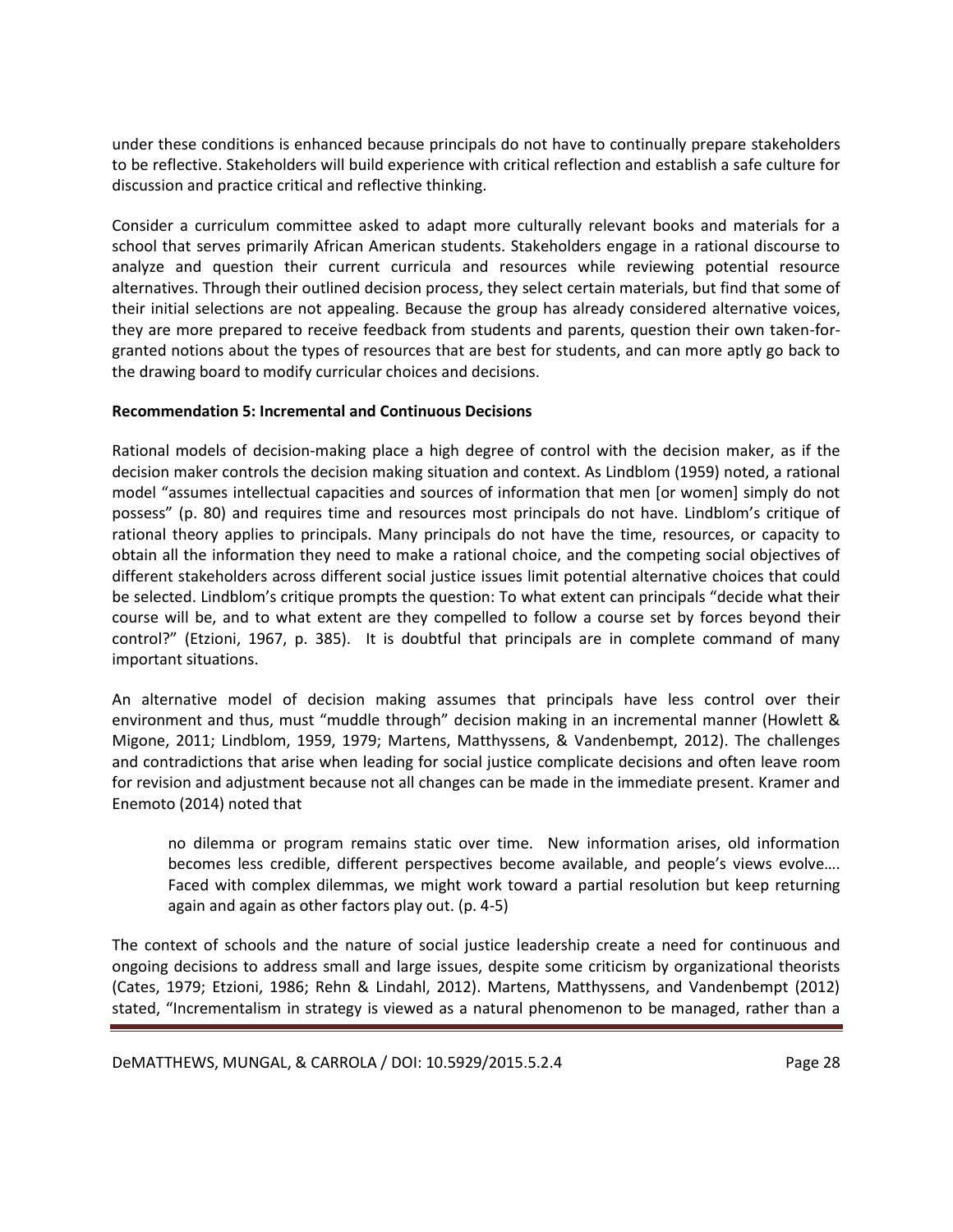deliberate choice course of action that is skillfully executed" (p. 720). This assumption emphasizes the need for principals to recognize the value of managing incremental approaches to change.

Consider the decisions necessary for limiting suspensions in a school that has suspended high proportions of African American and Hispanic students as well as students with disabilities. The school may lack the resources to provide high-quality options for suspensions, staff may lack the knowledge and ability to deescalate issues and identify antecedents or triggers to student misconduct, and parents may not believe administrators are accurately portraying student misconduct or providing fair and consistent disciplinary consequences. Students trickle into the principal's office with discipline referrals for a variety of serious and non-serious behavioral offenses. The principal is well aware that many teachers are ill prepared to provide high quality lessons to the diverse student body. To begin addressing these issues the principal starts a discipline committee of teachers, students, and parents to develop priorities. Priorities identified are positive behavioral supports programming, teacher training in the area of cultural sensitivity, and child study teams to discuss the needs of struggling students. In the short-term, the principal will have to consider her options when determining if and when to suspend a student because alternatives are not in place, teachers are struggling to manage discipline, and serious and potentially dangerous instances of student misconduct are occurring. However, the principal can reconsider her approach to suspension as teacher capacity and interventions improve. The discipline committee can revisit dilemmas, consider new information, and deliberate on the impact of evolving teacher, student, and parent perspectives in relation to discipline.

## **CONCLUSIONS**

Social justice leadership is a daily practice and struggle for principals. Despite principals' preferences and best intentions, decisions and actions can go awry. The intention of this paper is to be provocative and stimulate greater discussion about what it means to lead and make decisions for social justice. As scholars continue to advocate for social justice, recommendations to improve practice cannot ignore the realities faced by schools: social justice leadership is complicated and may inadvertently create or maintain educational inequities for marginalized student groups. Researchers must continue to consider the lived experiences of principals to acknowledge contradictions to social justice leadership and to identify practical tools, decision-making procedures, and skillsets that can be used to better manage contradictions and challenges. This includes exploring social justice leadership within unique schools and communities, while at the same time identifying and analyzing principal action in the context of district, state, and federal policies and looking across the intersectionality of marginalized student groups. The relevance and applicability of social justice leadership will remain limited without a more robust understanding of context and contradictions.

#### **REFERENCES**

Abrahamsen, H., Aas, M., & Hellekjær, G. O. (2015). How do principals make sense of school leadership in Norwegian reorganised leadership teams? *School Leadership & Management* (ahead-ofprint), 1-17.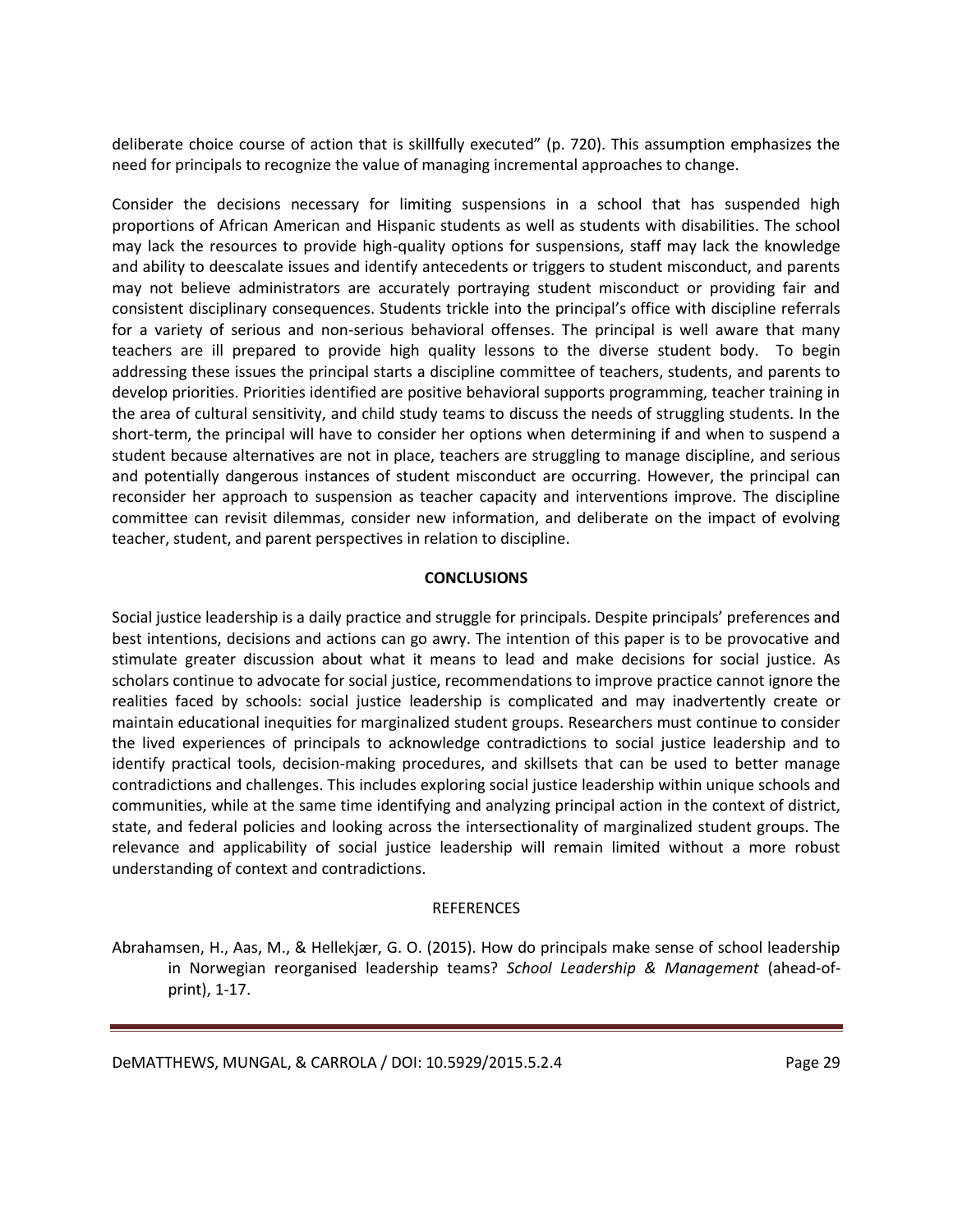- Adamson, F., & Darling-Hammond, L. (2012). Funding disparities and the inequitable distribution of teachers: Evaluating sources and solutions. *Education Policy Analysis Archives*, *20*, 37.
- Anyon, J. (2009). Critical pedagogy is not enough: Social justice education, political participation, and the politicization of students. In M. Apple, W. Au, & L.A. Gandin (Eds.), *The Routledge international handbook of critical education.* (pp. 389-395). New York, NY: Routledge.
- Anyon, J. (2014). *Radical possibilities: Public policy, urban education, and a new social movement*. New York, NY: Routledge.
- Bazerman, M., & Moore, D. A. (2012). *Judgment in managerial decision making*. San Francisco, CA: John Wiley.
- Beach, L. R., & Connolly, T. (2004). *The psychology of decision making: People in organizations*. Thousand Oaks, CA: Sage.
- Bellman, R. E., & Zadeh, L. A. (1970). Decision-making in a fuzzy environment. *Management Science*, *17*(4), 141-164.
- Berliner, D. (2011). Rational responses to high stakes testing: The case of curriculum narrowing and the harm that follows. *Cambridge Journal of Education*, *41*(3), 287-302.
- Bogotch, I. E. (2002). Educational leadership and social justice: Practice into theory. *Journal of School Leadership, 12*, 138-156.
- Bossert, S. T., Dwyer, D. C., Rowan, B., & Lee, G. V. (1982). The instructional management role of the principal. *Educational Administration Quarterly*, *18*(3), 34-64.
- Brookfield, S. D. (1995). *Becoming a critically reflective teacher*. San Francisco, CA: Jossey-Bass.
- Brooks, J. S., Jean-Marie, G., Normore, A. H., & Hodgins, D. W. (2007). Distributed leadership for social justice: Exploring how influence and equity are stretched over an urban high school. *Journal of School Leadership*, *17*(4), 378-408.
- Brown, K. M. (2004). Leadership for social justice and equity: Weaving a transformative framework and pedagogy. *Educational Administration Quarterly*, *40*(1), 77-108.
- Brown, K. M. (2006). Leadership for social justice and equity: Evaluating a transformative framework and andragogy. *Educational Administration Quarterly*, *42*(5), 700-745.
- Cabantous, L., & Gond, J. P. (2011). Rational decision making as performative praxis: Explaining rationality's eternal retour. *Organization Science*, *22*(3), 573-586.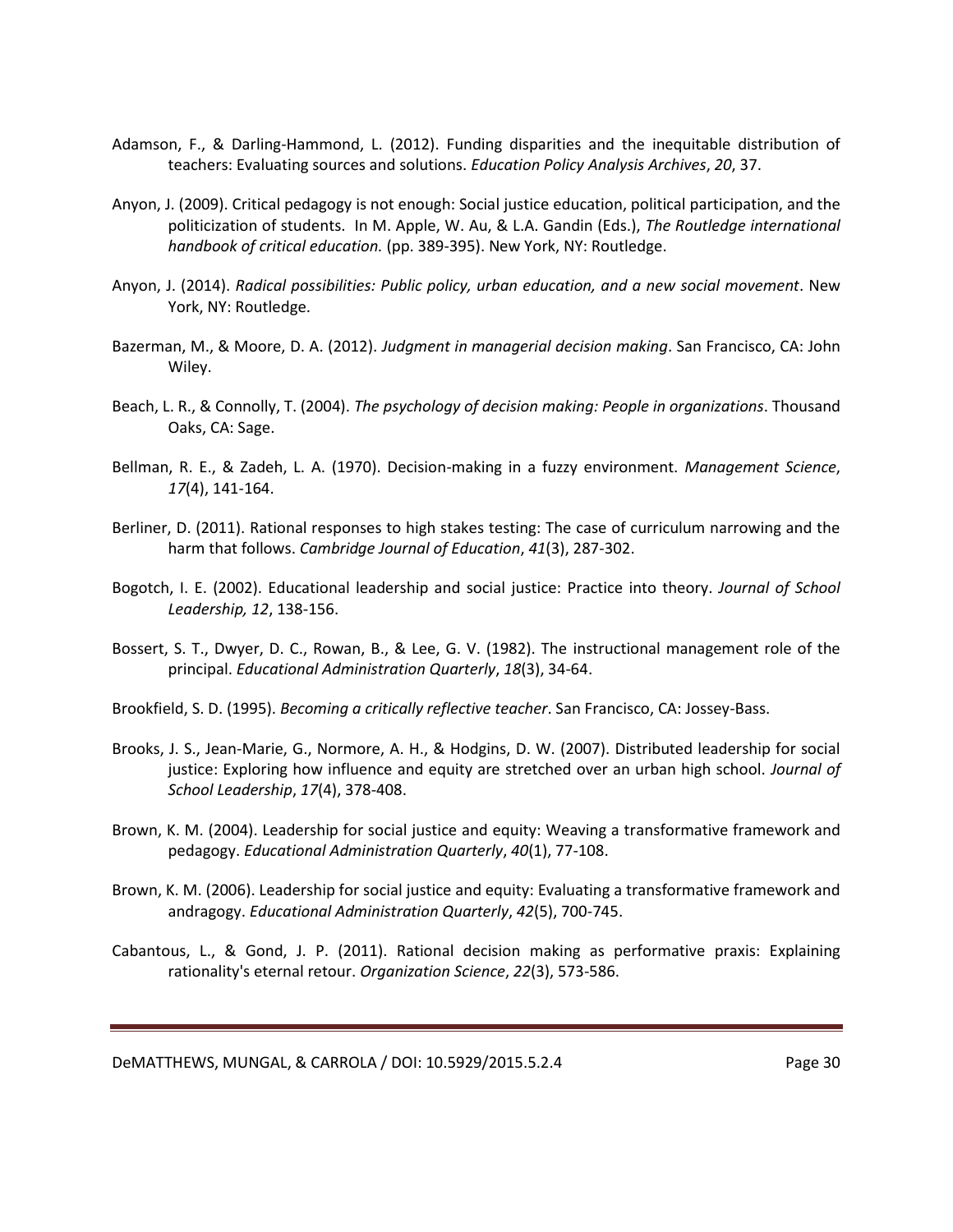- Cambron-McCabe, N., & McCarthy, M. M. (2005). Educating school leaders for social justice. *Educational Policy*, *19*(1), 201-222.
- Capper, C. A., Theoharis, G., & Sebastian, J. (2006). Toward a framework for preparing leaders for social justice. *Journal of Educational Administration*, *44*(3), 209-224.
- Cates, C. (1979). Beyond muddling: Creativity. *Public Administration Review, 39*(6), 527-532.
- Cheng, Y. C. (1993). Profiles of organizational culture and effective schools. *School Effectiveness and School Improvement*, *4*(2), 85-110.
- Chubb, J. E., & Moe, T. M. (1988). Politics, markets, and the organization of schools. *American Political Science Review*, *82*(04), 1065-1087.
- Clemen, R. T., & Reilly, T. (2014). *Making hard decisions*. Mason, OH: Cengage Learning.
- Coburn, C. E. (2005). Shaping teacher sensemaking: School leaders and the enactment of reading policy. *Educational Policy*, *19*(3), 476-509.
- Cooper, C. W. (2009). Performing cultural work in demographically changing schools: Implications for expanding transformative leadership frameworks. *Educational Administration Quarterly*, *45*(5), 694-724.
- Cranston, N., Ehrich, L. C., & Kimber, M. (2006). Ethical dilemmas: The "bread and butter" of educational leaders' lives. *Journal of Educational Administration*, *44*(2), 106-121.
- Cribb, A., & Gewirtz, S. (2005). Navigating justice in practice: An exercise in grounding ethical theory. *Theory and Research in Education*, *3*(3), 327-342.
- Dantley, M., & Tillman, L. (2006). Social justice and moral transformative leadership. In C. Marshall & M. Olivia (Eds.), *Leadership for social justice: Making revolutions happen* (pp. 16-29). Boston, MA: Pearson.
- DeMatthews, D. E. (2015). Making sense of social justice leadership. A case study of a principal's experiences to create a more inclusive school*. Leadership and Policy in Schools, 14*(2), 139-166.
- DeMatthews, D. E., & Mawhinney, H. B. (2014). Social justice and inclusion: Exploring challenges in an urban district struggling to address inequities. *Educational Administration Quarterly*, *50*(5), 844- 881.

Dietrich, F., & List, C. (2013). A Reason-Based Theory of Rational Choice. *Nous*, *47*(1), 104-134.

Etzioni, A. (1967). Mixed-scanning: A 'third' approach to decision-making. *Public Administration Review*, *27*(5), 385-392.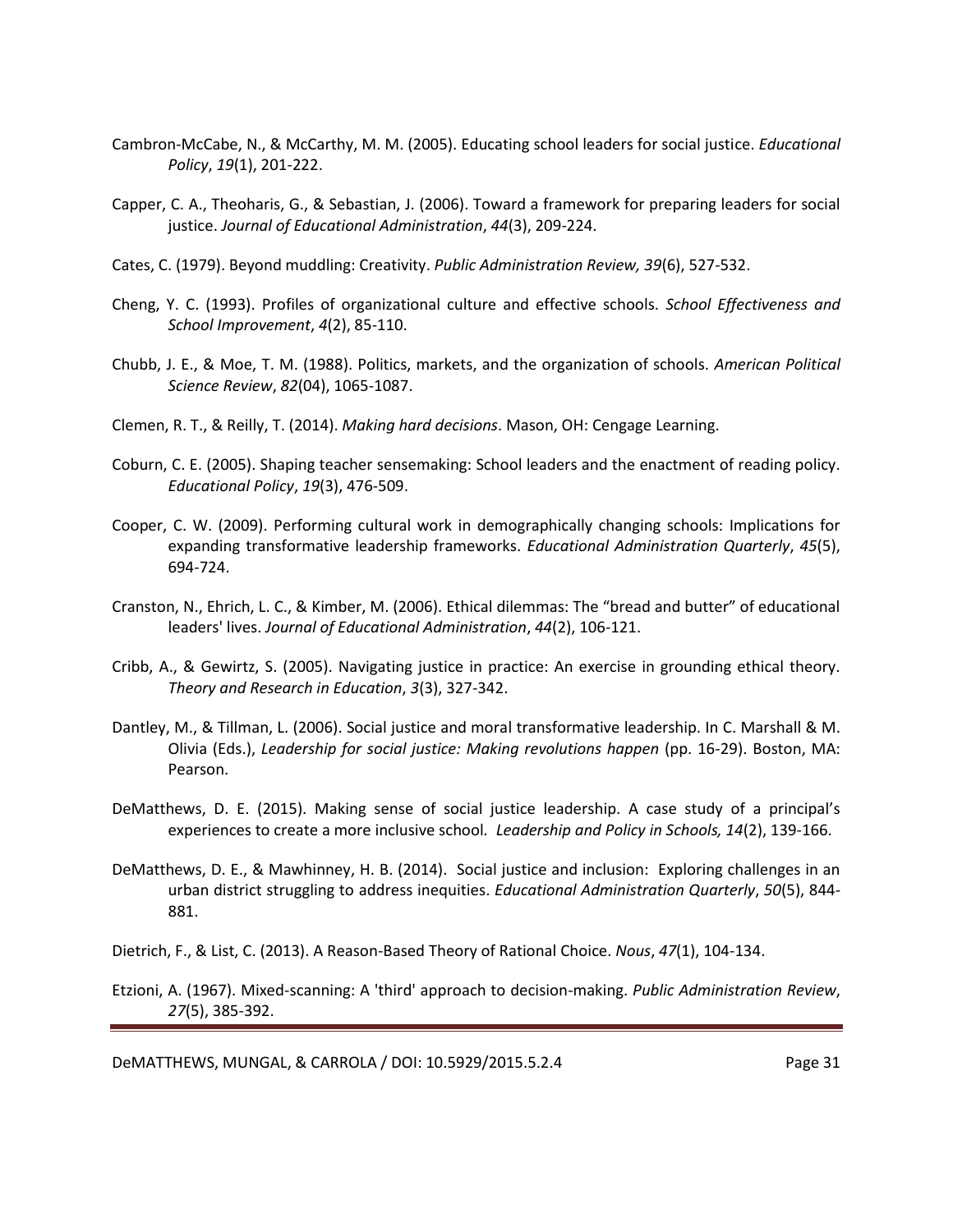Etzioni, A. (1986). Mixed scanning revisited. *Public Administration Review*, *46*(1), 8-14.

- Evans, A. E. (2007). School leaders and their sensemaking about race and demographic change. *Educational Administration Quarterly*, *43*(2), 159-188.
- Findlay, N. M. (2014). Discretion in student discipline insight into elementary principals' decision making. *Educational Administration Quarterly*, (ahead of print).
- Fraser, N. (1997). *Justice interruptus: Critical reflections on the" postsocialist" condition*. New York, NY: Routledge.
- Furman, G. (2012). Social justice leadership as praxis developing capacities through preparation programs. *Educational Administration Quarterly*, *48*(2), 191-229.
- Gay, G. (2015). The importance of multicultural education. In A. C. Ornstein, E. F. Pajak & S. B. Ornstein (Eds.), *Contemporary issues in curriculum* (pp. 211-217). Upper Saddle River, NJ: Pearson.
- Gerstl-Pepin, C., & Aiken, J. A. (2009). Democratic school leaders: Defining ethical leadership in a standardized context. *Journal of School Leadership, 19*, 406-444.
- Gewirtz, S. (2006). Towards a contextualized analysis of social justice in education. *Educational Philosophy and Theory*, *38*(1), 69-81.
- Gewirtz, S., & Cribb, A. (2002). Plural conceptions of social justice: Implications for policy sociology. *Journal of Education Policy*, *17*(5), 499-509.
- Giles, C., Johnson, L., Brooks, S., & Jacobson, S. L. (2005). Building bridges, building community: Transformational leadership in a challenging urban context. *Journal of School Leadership, 15*(5), 519.
- Gintis, H. (2014). *The bounds of reason: Game theory and the unification of the behavioral sciences*. Princeton, NJ: Princeton University Press.
- Goldfarb, K. P., & Grinberg, J. (2002). Leadership for social justice: Authentic participation in the case of a community center in Caracas, Venezuela. *Journal of School Leadership*, *12*(2), 157-173.
- Greenfield, W. D. (1995). Toward a theory of school administration: The centrality of leadership. *Educational Administration Quarterly*, *31*(1), 61-85.

Haberman, M. (1991). The pedagogy of poverty versus good teaching. *Phi Delta Kappan, 73*, 290-294.

Harry, B., & Klingner, J. K. (2014). *Why are so many minority students in special education: Understanding race & disability in schools*. New York, NY: Teachers College Press.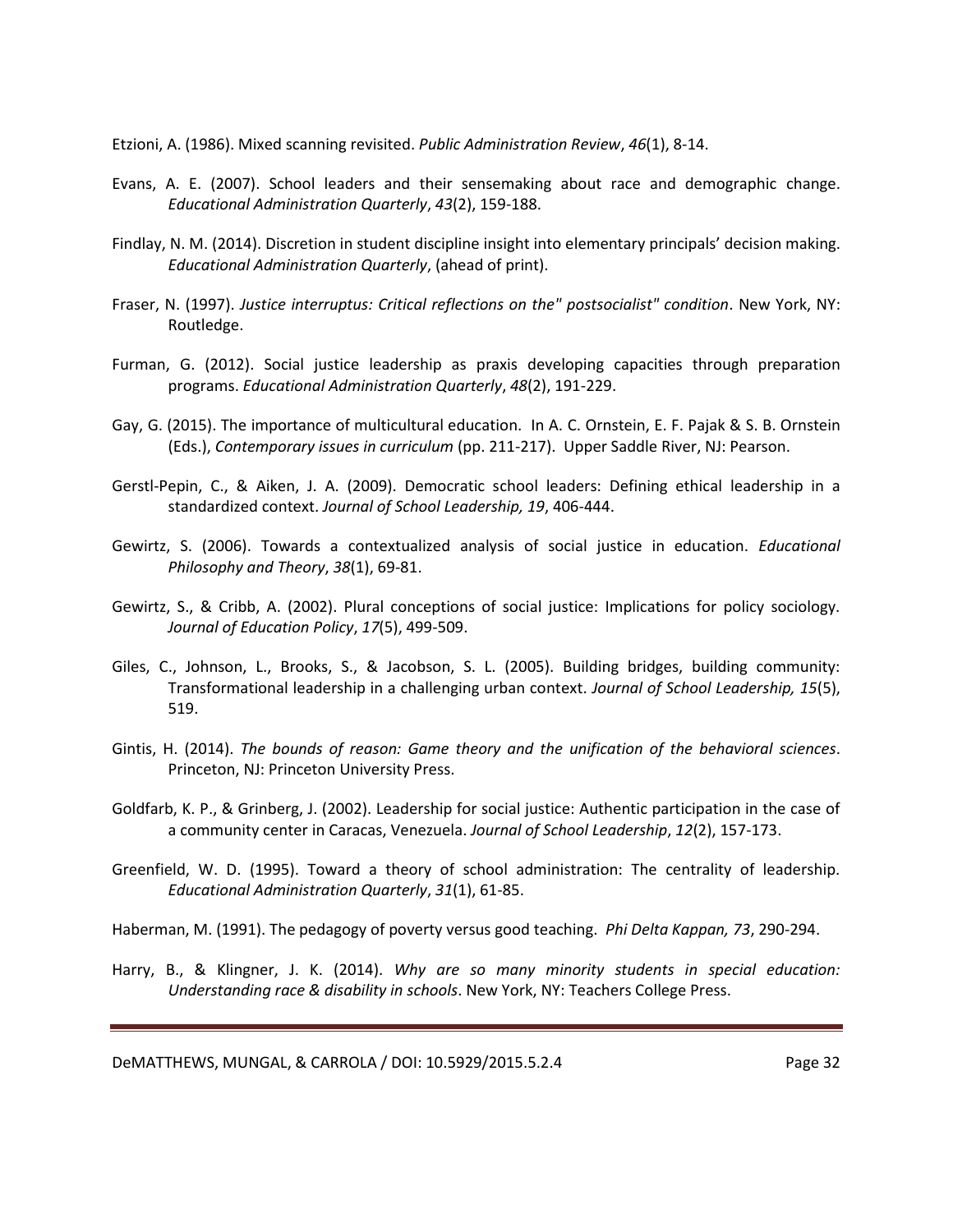Hindess, B. (2014). *Choice, rationality and social theory*. New York, NY: Routledge.

Hodgson, G. M. (2012). On the limits of rational choice theory. *Economic Thought*, *1*(1), 94-108.

- Howard, R. A. (1966). Decision analysis: Applied decision theory. In *Proceedings of the Fourth International Conference on Operational Research.* New York, NY: John Wiley, pp. 55–71.
- Howlett, M., & Migone, A. (2011). Charles Lindblom is alive and well and living in punctuated equilibrium land. *Policy and Society*, *30*(1), 53-62.
- Jansen, J. (2006). Leading against the grain: The politics and emotions of leading for social justice in South Africa. *Leadership and Policy in Schools*, *5*(1), 37-51.
- Jean-Marie, G. (2008). Leadership for social justice: An agenda for 21st century schools. *Educational Forum*, *72*(4), 340-354.
- Jean-Marie, G., Normore, A. H., & Brooks, J. S. (2009). Leadership for social justice: Preparing 21st century school leaders for a new social order. *Journal of Research on Leadership Education*, *4*(1), 1-31.
- Johnson, B. L., & Fauske, J. R. (2000). Principals and the political economy of environmental enactment. *Educational Administration Quarterly*, *36*(2), 159-185.
- Kahneman, D., & Tversky, A. (2000). *Choice, values, Frames*. Cambridge, UK: Cambridge UP.
- Keeney, R. L. (2009). *Value-focused thinking: A path to creative decision making*. Cambridge, MA: Harvard UP.
- Kose, B. W. (2007). Principal leadership for social justice: Uncovering the content of teacher professional development. *Journal of School Leadership, 17*(3), 276.
- Kramer, B. H., & Enomoto, E. K. (2014). *Leading ethically in schools and other organizations: Inquiry, case studies, and decision-making.* Lanham, MD: Rowman & Littlefield.
- Ladson-Billings, G. (2006). From the achievement gap to the education debt: Understanding achievement in US schools. *Educational Researcher*, *35*(7), 3-12.
- Ladson-Billings, G. (2009). Race still matters: Critical race theory in education. In M. Apple, W. Au, & L.A. Gandin (Eds.), *The Routledge international handbook of critical education* (pp. 110-122). New York, NY: Routledge.
- Larson, C. L., & Murtadha, K. (2002). Leadership for social justice. *Yearbook of the National Society for the Study of Education*, *101*(1), 134-161.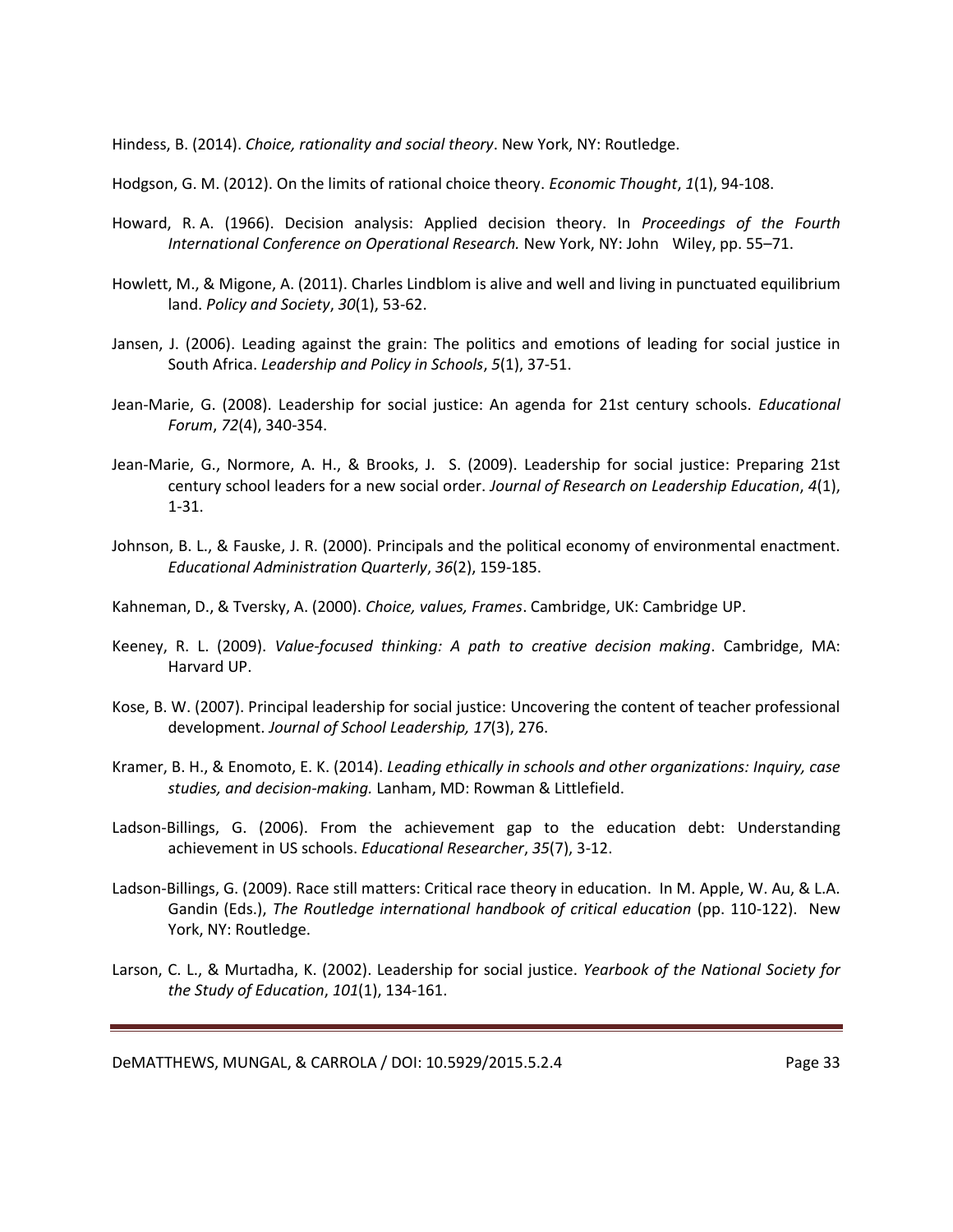- Leithwood, K., & Sun, J. (2012). The nature and effects of transformational school leadership a metaanalytic review of unpublished research. *Educational Administration Quarterly*, *48*(3), 387-423.
- Levinthal, D. A. (2011). A behavioral approach to strategy—what's the alternative? *Strategic Management Journal*, *32*(13), 1517-1523.
- Lindblom, C. E. (1959). The science of" muddling through". *Public Administration Review*, *19*(2), 79-88.
- Lindblom, C. E. (1979). Still muddling, not yet through. *Public Administration Review*, *39*(6), 517-526.
- López, G. R., González, M. L., & Fierro, E. (2010). Educational leadership along the U.S.–México border: Crossing borders/embracing hybridity/building bridges. In C. Marshall & M. Oliva (Eds.), *Leadership for social justice* (2nd ed., pp. 100-119). Boston, MA: Allyn & Bacon.
- Maner, J. K., Gailliot, M. T., Butz, D. A., & Peruche, B. M. (2007). Power, risk, and the status quo does power promote riskier or more conservative decision making? *Personality and Social Psychology Bulletin*, *33*(4), 451-462.
- March, J. G. (1978). Bounded rationality, ambiguity, and the engineering of choice. *The Bell Journal of Economics*, 587-608.
- March, J. G. (1997). Understanding how decisions happen in organizations. In Z. Shapira, (ed.), *Organizational decision making* (pp. 9-34). Cambridge, UK: Cambridge UP.
- March, J. G. (1994). *Primer on decision making: How decisions happen*. New York, NY: Simon and Schuster.
- March, J. G., & Simon, H. A. (1993). *Organizations*. Cambridge, MA: Wiley-Blackwell.
- Martens, R., Matthyssens, P., & Vandenbempt, K. (2012). Market strategy renewal as a dynamic incremental process. *Journal of Business Research*, *65*(6), 720-728.
- McKenzie, K. B., Christman, D. E., Hernandez, F., Fierro, E., Capper, C. A., Dantley, M., Gonzalez, M. L., Cambron-McCabe, N., & Scheurich, J. J. (2008). From the field: A proposal for educating leaders for social justice. *Educational Administration Quarterly*, *44*(1), 111-138.
- Mezirow, J. (1996). Contemporary paradigms of learning. *Adult Education Quarterly*, *46*(3), 158-172.
- Milner, H. R. (2013). Analyzing poverty, learning, and teaching through a critical race theory lens. *Review of Research in Education*, *37*(1), 1-53.
- North, C. E. (2006). More than words? Delving into the substantive meaning (s) of "social justice" in education. *Review of Educational Research*, *76*(4), 507-535.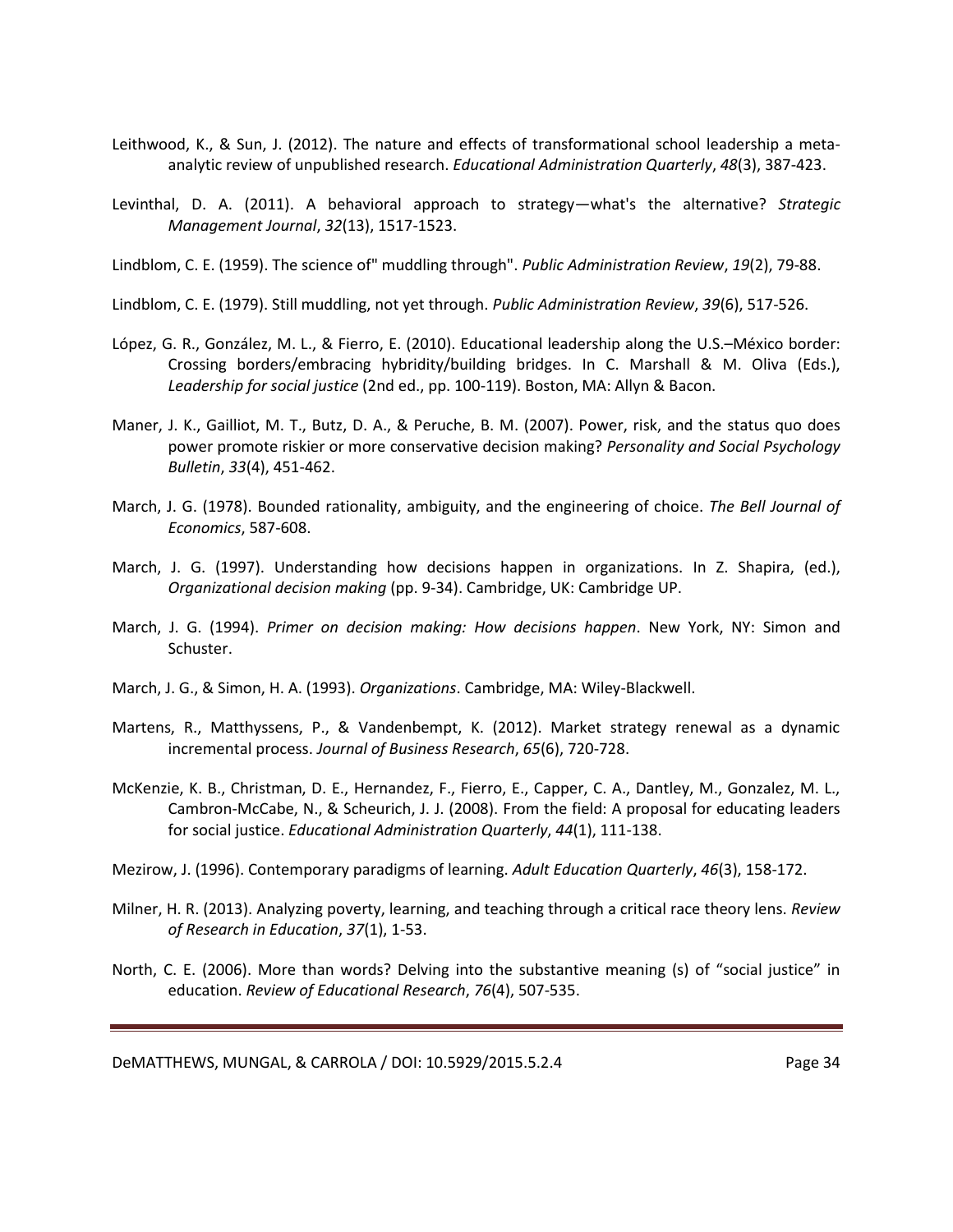- North, C. (2008). What is all this talk about" social justice"? Mapping the terrain of education's latest catchphrase. *The Teachers College Record*, *110*(6), 1182-1206.
- Paris, D. (2012). Culturally sustaining pedagogy a needed change in stance, terminology, and practice. *Educational Researcher*, *41*(3), 93-97.
- Parnell, G. S., Tani, S. N., Bresnick, T. A., & Johnson, E. R. (2013)*. Handbook of Decision Analysis*. Hoboken, NJ: John Wiley & Sons.
- Pazey, B. L., & Cole, H. A. (2013). The role of special education training in the development of socially just leaders building an equity consciousness in educational leadership programs. *Educational Administration Quarterly*, *49*(2), 243-271.
- Pettigrew, A. M. (2014). *The politics of organizational decision-making*. New York, NY: Routledge.
- Power, S., & Gewirtz, S. (2001). Reading education action zones. *Journal of Education Policy*, *16*(1), 39- 51.
- Raiffa, H. (1968). *Decision analysis: Introductory lectures on choices under uncertainty.* Reading, MA: Addison-Wesley.
- Rawls, J. (2009). *A theory of justice*. Cambridge, MA: Harvard UP
- Rehn, A., & Lindahl, M. (2012). Muddling through in innovation: On incremental failure in developing an engine. *Journal of Business Research*, *65*(6), 807-813.
- Riester, A. F., Pursch, V., & Skria, L. (2002). Principals for social justice: Leaders of school success for children from low-income homes. *Journal of School Leadership*, *12*(3), 281-304.
- Ryan, J. (2006). Inclusive leadership and social justice for schools. *Leadership and Policy in Schools*, *5*(1), 3-17.
- Salant, Y. (2011). Procedural analysis of choice rules with applications to bounded rationality. *The American Economic Review*, *101*(2), 724-748.
- Samuelson, W., & Zeckhauser, R. (1988). Status quo bias in decision making. *Journal of Risk and Uncertainty*, *1*(1), 7-59.
- Santamaría, L. J. (2014). Critical change for the greater good: Multicultural perceptions in educational leadership toward social justice and equity. *Educational Administration Quarterly*, *50*(3), 347- 391.
- Scanlan, M., & López, F. (2012). ¡Vamos! How school leaders promote equity and excellence for bilingual students. *Educational Administration Quarterly*, *48*(4), 583-625.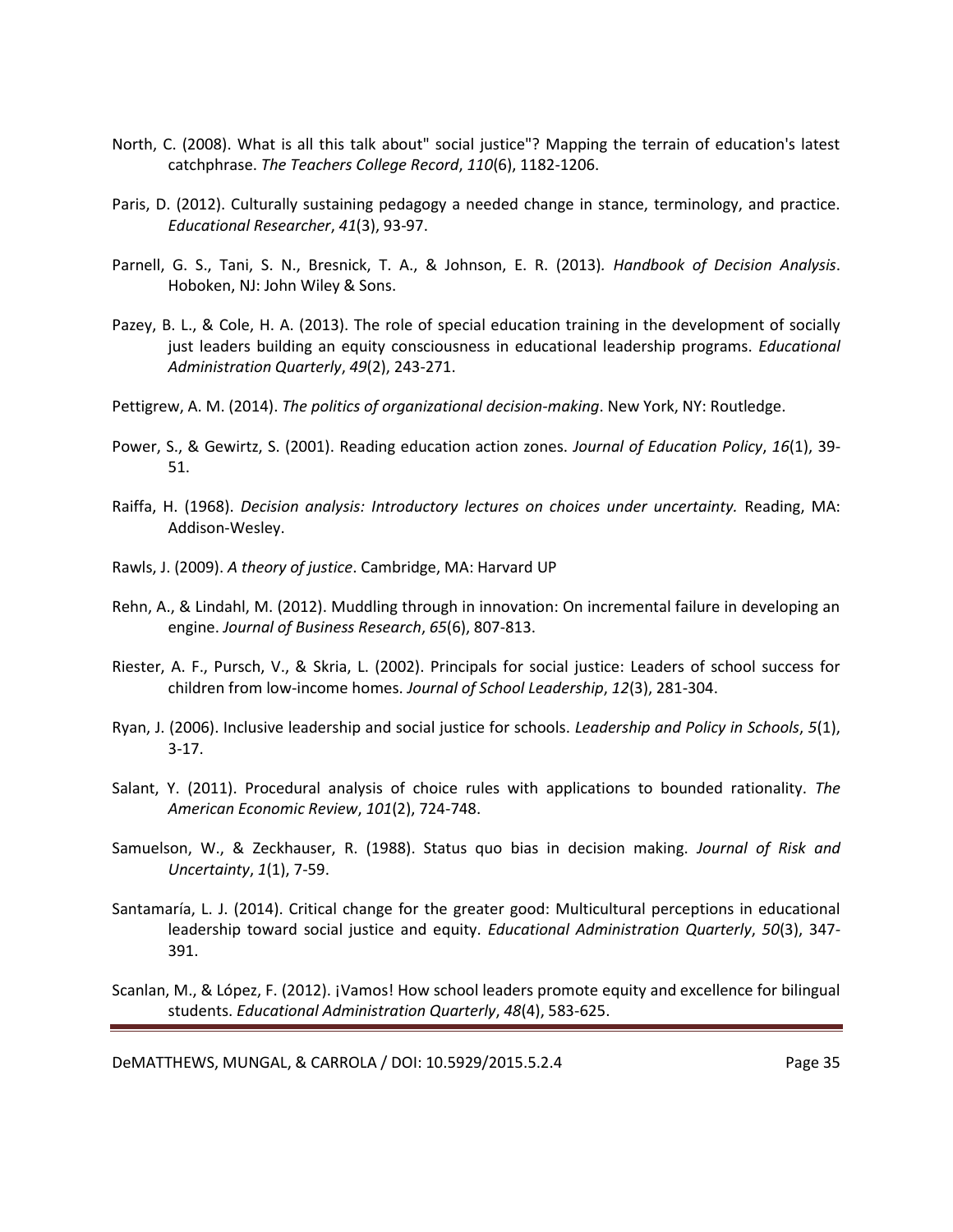- Shields, C. M. (2004). Dialogic leadership for social justice: Overcoming pathologies of silence. *Educational Administration Quarterly*, *40*(1), 109-132.
- Skrla, L., Scheurich, J. J., Garcia, J., & Nolly, G. (2004). Equity audits: A practical leadership tool for developing equitable and excellent schools. *Educational Administration Quarterly*, *40*(1), 133- 161.
- Simon, H. A. (1945). *Administrative behavior*. New York, NY: MacMillan.
- Simon, H. A. (1986). Rationality in psychology and economics. *Journal of Business*, *54*(4). 209-224.
- Simon, H. A. (1997). *Administrative behavior* (4<sup>th</sup> Ed.). New York, NY: Simon & Schuster.
- Spillane, J. P., & Anderson, L. (2014). The architecture of anticipation and novices' emerging understandings of the principal position: Occupational sense making at the intersection of individual, organization, and institution. *Teachers College Record*, *116*(7).
- Spillane, J. P., Diamond, J. B., Burch, P., Hallett, T., Jita, L., & Zoltners, J. (2002). Managing in the middle: School leaders and the enactment of accountability policy. *Educational Policy*, *16*(5), 731-762.
- Starratt, R. J. (2004). *Ethical leadership*. San Francisco, CA: Jossey-Bass.
- Sullivan, A. L. (2011). Disproportionality in special education identification and placement of English language learners. *Exceptional Children*, *77*(3), 317-334.
- Taysum, A., & Gunter, H. (2008). A critical approach to researching social justice and school leadership in England. *Education ,Citizenship and Social Justice*, *3*(2), 183-199.
- Thaler, R. (2012). *The winner's curse: Paradoxes and anomalies of economic life*. New York, NY: Simon and Schuster.
- Theoharis, G. (2007). Social justice educational leaders and resistance: Toward a theory of social justice leadership. *Educational Administration Quarterly*, *43*(2), 221-258.
- Theoharis, G. (2008). Woven in deeply: Identity and leadership of urban social justice principals. *Education and Urban Society*, *41*(1), 3-25.
- Theoharis, G., & O'Toole, J. (2011). Leading inclusive ELL social justice leadership for English language learners. *Educational Administration Quarterly*, *47*(4), 646-688.
- Tschannen-Moran, M. (2014). *Trust matters: Leadership for successful schools*. San Francisco, CA: John Wiley & Sons.